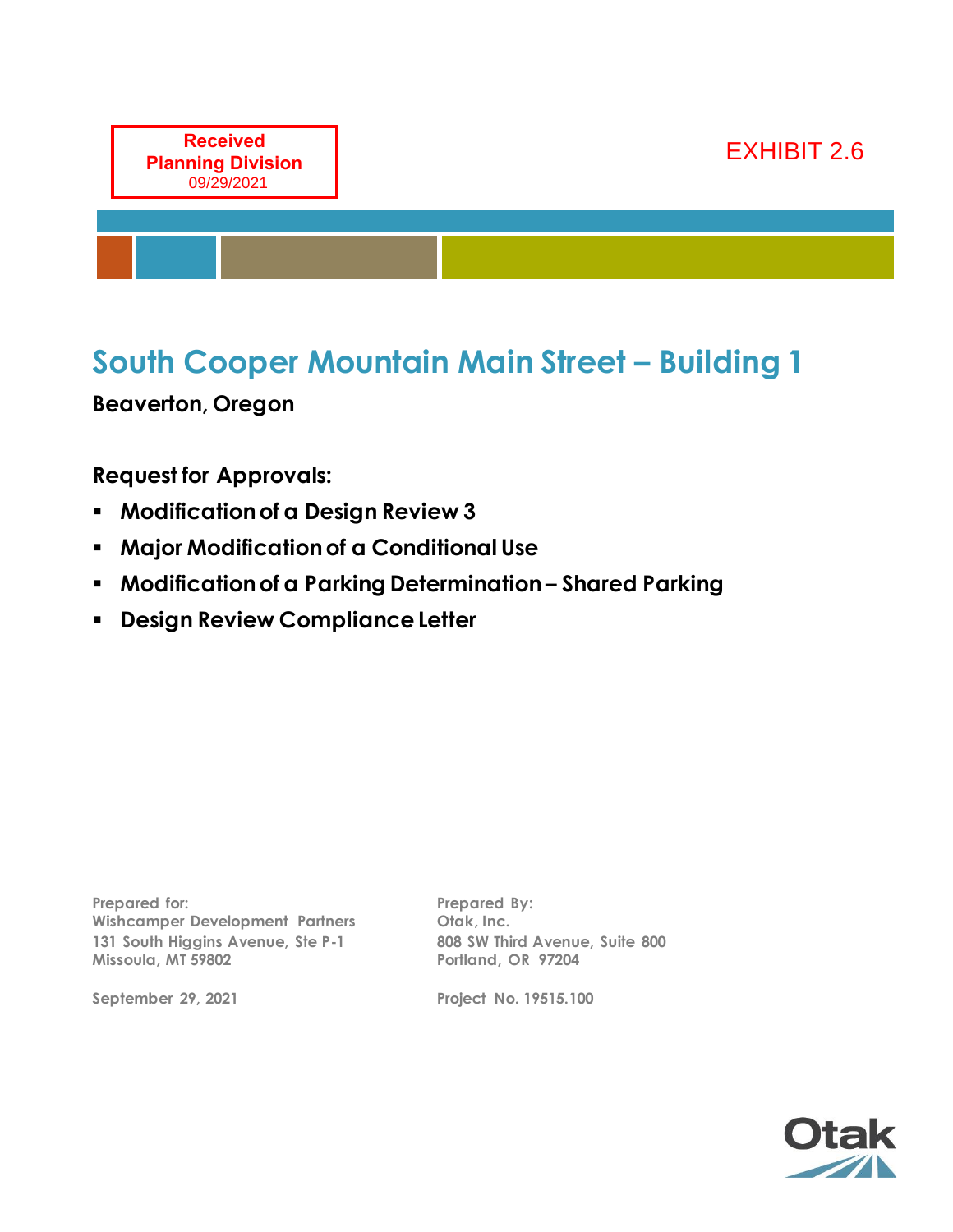# **REQUESTS**

**Design Review 3 Modification, Major Modification of a Conditional Use, and Parking Determination – Shared Parking Modification, and Design Review Compliance Letter** approval is requested for Building 1 of the South Cooper Mountain Main Street development within the South Cooper Mountain Community Planning area. Building 1 includes 84 affordable multifamily housing units and associated parking.

# **SITE INFORMATION**

SUBJECT PROPERTY: 17895 SW Main St (previously 17811 SW Scholls Ferry Road) Tax lot 2S106B 07000

SITE AREA: 2.35 acres (Lot 1) 9.75 acres (SCM Main Street site)

ZONING: Neighborhood Services NS

# **APPLICANT/PROPERTY OWNER**

APPLICANT Wishcamper Development Partners 131 South Higgins Avenue, Ste P-1 Missoula, MT 59802

> Contact: Justin Metcalf 406.550.1244 jmetcalf@wishcamperpartners.com

OWNER: Blackbird & Main LLC 131 South Higgins Avenue, Ste P-1 Missoula, MT 59802

# **PROJECT DEVELOPMENT TEAM**

| <b>APPLICANTS</b><br>REPRESENTATIVE: | Otak, Inc.<br>808 SW Third Avenue, Suite 800<br>Portland, OR 97204                            |  |  |  |  |
|--------------------------------------|-----------------------------------------------------------------------------------------------|--|--|--|--|
|                                      | Contact: Li Alligood, AICP, LEED AP<br>Senior Planner<br>503.415.2384<br>li.alligood@otak.com |  |  |  |  |
| <b>ARCHITECT:</b>                    | Otak Architects, Inc.<br>808 SW Third Avenue, Suite 800<br>Portland, OR 97204                 |  |  |  |  |
|                                      | Contact: Matt Neish, Project Manager<br>503.415.2393<br>Matt.neish@otak.com                   |  |  |  |  |
|                                      |                                                                                               |  |  |  |  |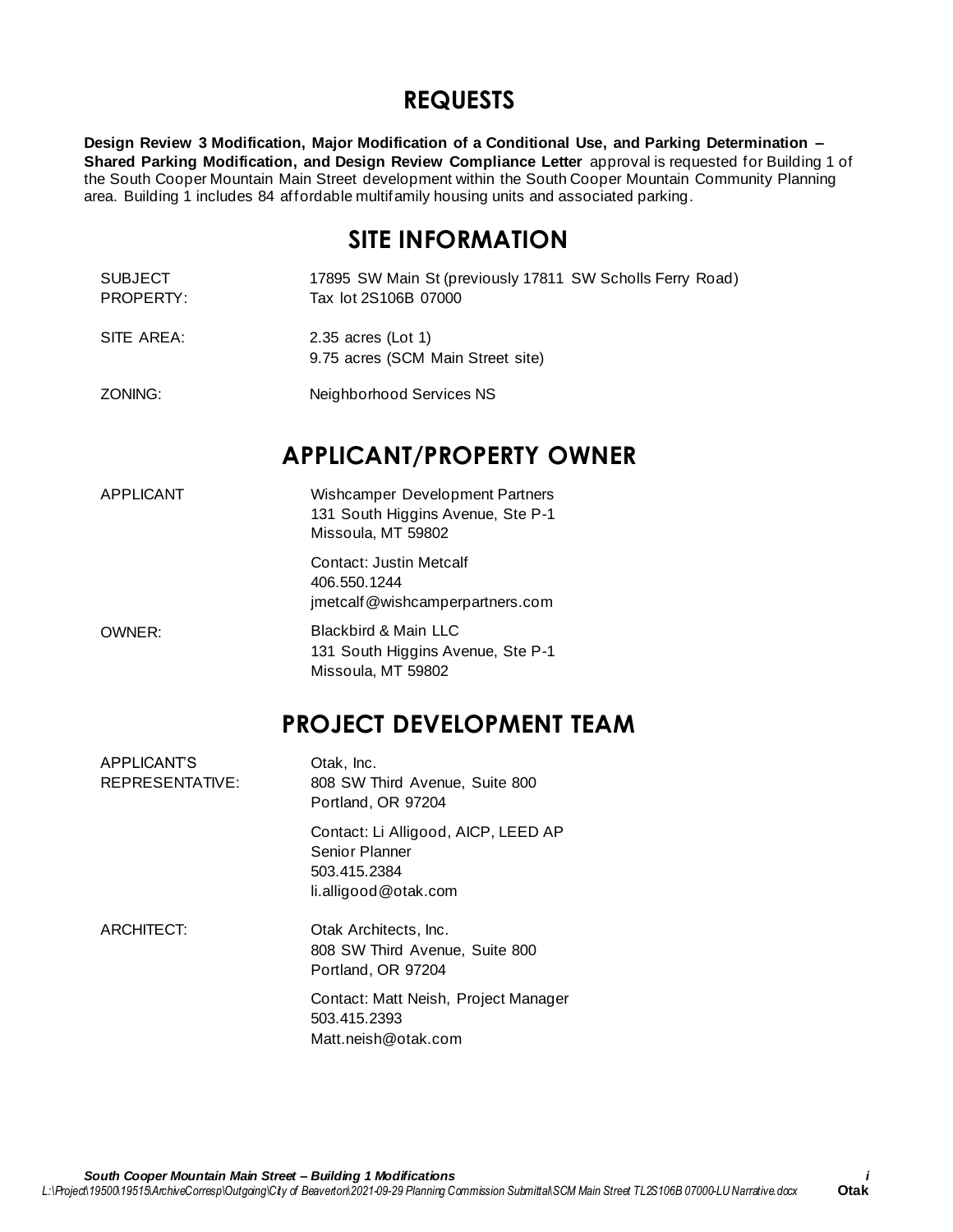TRAFFIC ENGINEER: Global Transportation Engineering 227 SW Pine St, Suite 220 Portland, OR 97204

> Contact: Dana Beckwith, PE, PTOE 503.488.5736 dana.beckwith@globaltranseng.com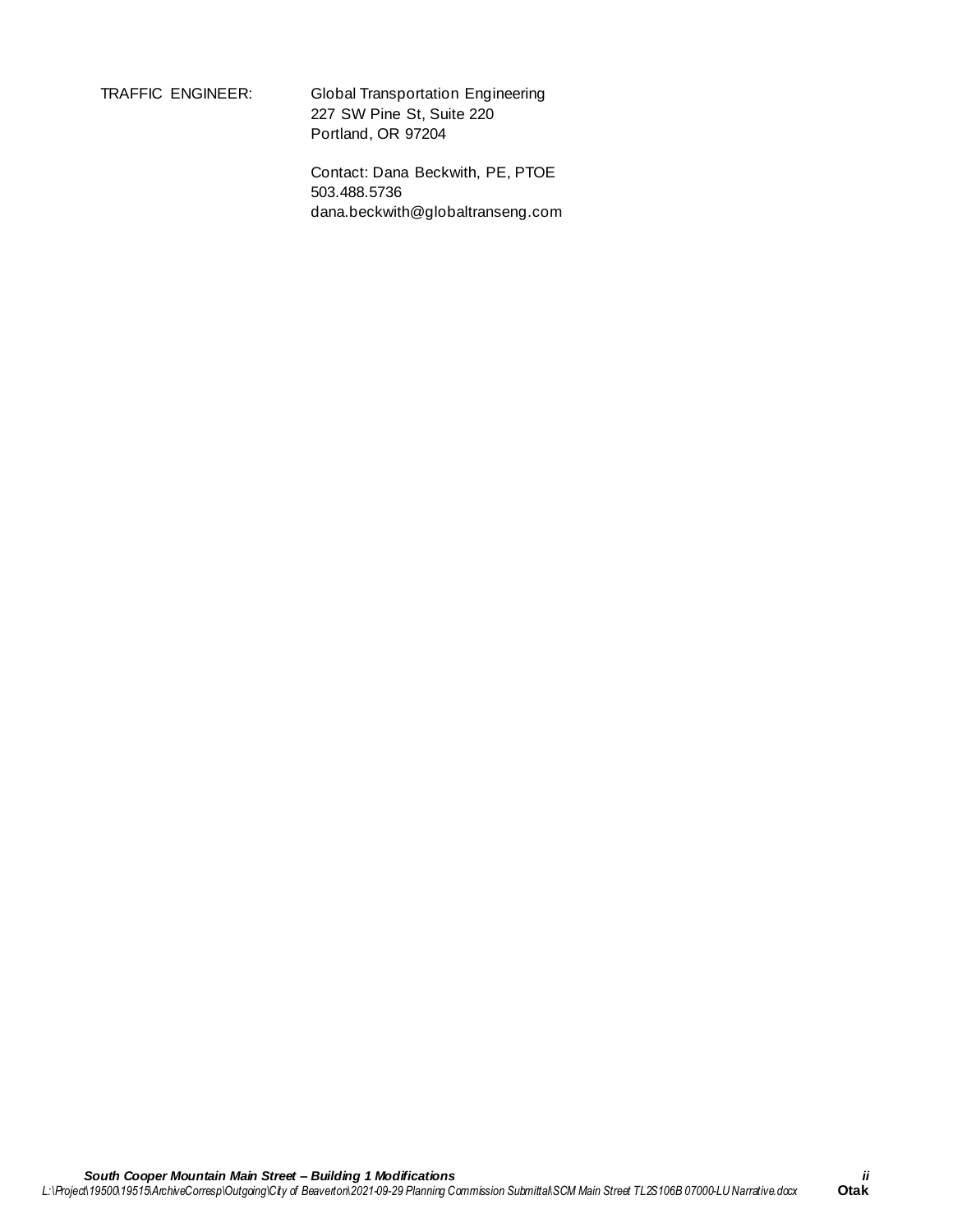# **TABLE OF CONTENTS**

|       |    | Page |
|-------|----|------|
| L.    |    |      |
| II.   |    |      |
|       |    |      |
|       |    |      |
|       |    |      |
|       |    |      |
|       |    |      |
|       |    |      |
|       |    |      |
|       |    |      |
|       |    |      |
|       |    |      |
|       |    |      |
|       |    |      |
|       | B. |      |
| VIII. |    |      |
|       | A. |      |
|       |    |      |
|       |    | 24   |

## **Appendices**

Appendix A – Pre-Application Conference Report dated February 26, 2021 by City of Beaverton Staff Appendix B – TIA Amendment -Trip Generation Reduction memo dated June 15, 2021 by GTE Appendix C – Architectural Features Diagram Appendix D – Neighborhood Meeting Materials

### **Exhibits**

Approved Building 1 Architecture Sheets – Annotated with Revisions Revised Building 1 Architecture Sheets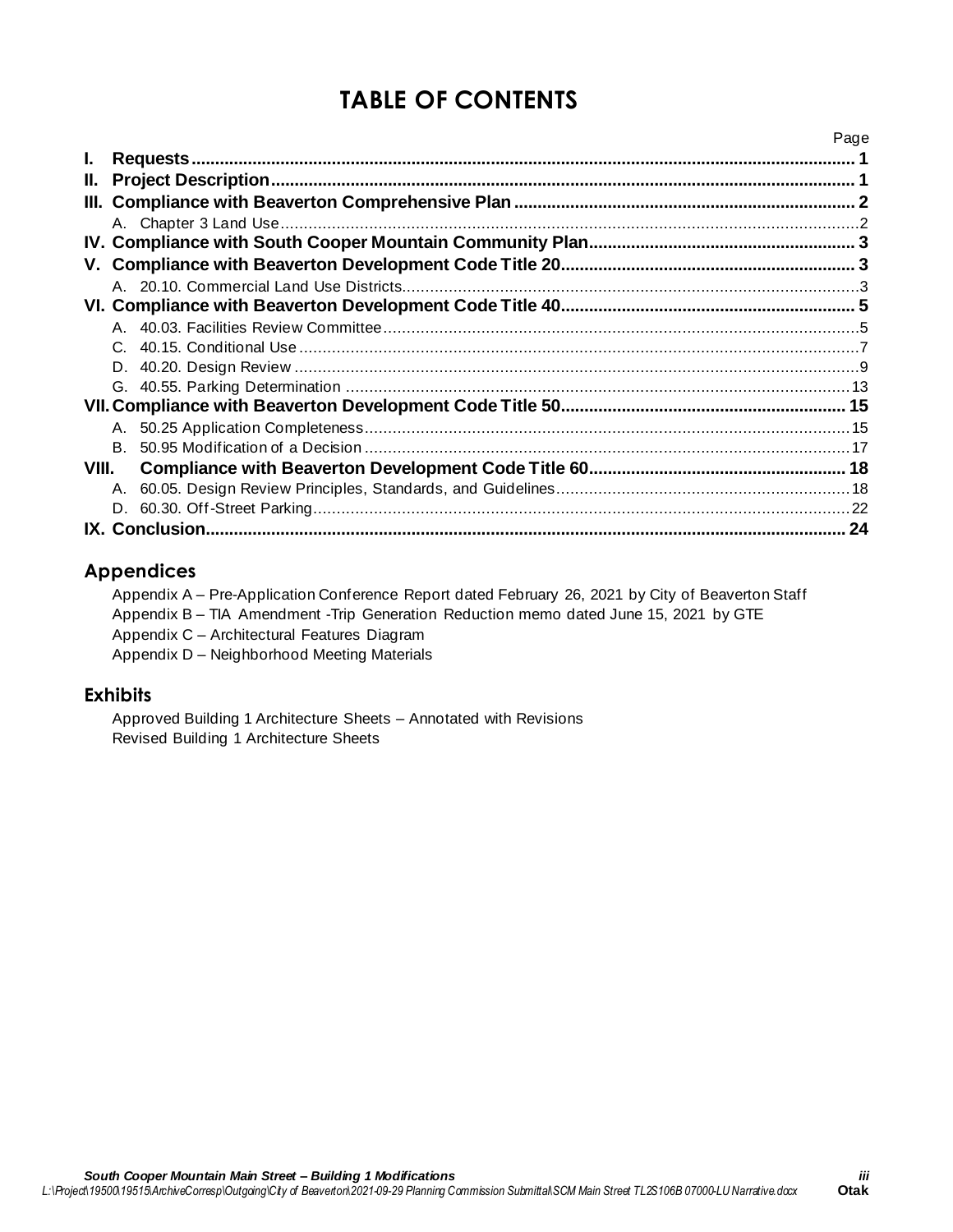# **I. Requests**

**Design Review 3 Modification, Major Modification of a Conditional Use, and Parking Determination – Shared Parking Modification** approval is requested for Building 1 of the South Cooper Mountain Main Street development within the South Cooper Mountain Community Planning area. Building 1 includes 84 affordable multifamily housing units and associated parking.

**Modification of a Design Review 3 (DR2020-0067)** is requested for revisions to the eastern building elevation. The original Design Review application addressed Design Guidelines rather than Design Standards for the propose revisions, therefore Design Review 3 is required to modify this elevation.

**Major Modification of a Conditional Use (CU2020-0003)** approval is requested to convert 4,055 sq. ft. of approved ground floor non-residential uses to residential support uses in Building 1. Residential uses are conditionally permitted in the NS zone. The overall development will continue to comply with the non-residential use requirements of the NS zone.

**Modification of a Parking Determination - Shared Parking Agreement (PD2020-0002**) approval is requested to modify conditions of approval regarding a shared parking agreement. Since the non-residential uses are being removed from Building 1, parking for those uses no longer needs to be accommodated on Lot 3 as currently approved.

**Design Review Compliance Letter (DR2020-0067)** approval is requested for minor revisions to the southern, western, and northern elevations of Building 1. These revisions are further described in Section VI of this narrative.

# **II. Project Description**

The South Cooper Mountain Main Street site is within the South Cooper Mountain planning area to the northwest of the intersection of SW Mountainside Way and SW Scholls Ferry Road. The Blackbird Farms site forms the western and northern boundary of the site and SW Scholls Ferry Road forms the southern boundary of the site. Mountainside Way forms the eastern boundary of the site and Mountainside High School is located east of Mountainside Way. The overall site consists of one tax lot totaling 9.75 acres. Lot 1, as approved by LD2020- 0005, totals 2.35 acres in area.

The South Cooper Mountain Main Street development was approved by the Beaverton Planning Commission on November 18, 2021 (Casefiles #ADJ2020-0002/CU2020-0002/CU2020-0003/DR2020-0067/LD2020- 0005/SDM2020-0004). Subsequently, the design team has begun preparation of documents for building permit submittal. The building permit documents require revisions to the exterior building elevations of Building 1 to accommodate interior fire, life, and safety requirements as well as revised internal unit designs.

In addition, the applicant determined in discussion with Oregon Bureau of Labor & Industries (BOLI) that inclusion of non-residential ground floor uses in Building 1 (which creates a mixed-use building) would trigger prevailing wage requirements. These requirements would add substantially to the cost of the project. As a result, the applicant is requesting the replacement of the approved non-residential ground floor uses with additional residential common spaces.

This application requests approval to elevation revisions to Building 1 as well as revisions to conditions of approval related to the inclusion of ground-floor commercial space in Building 1.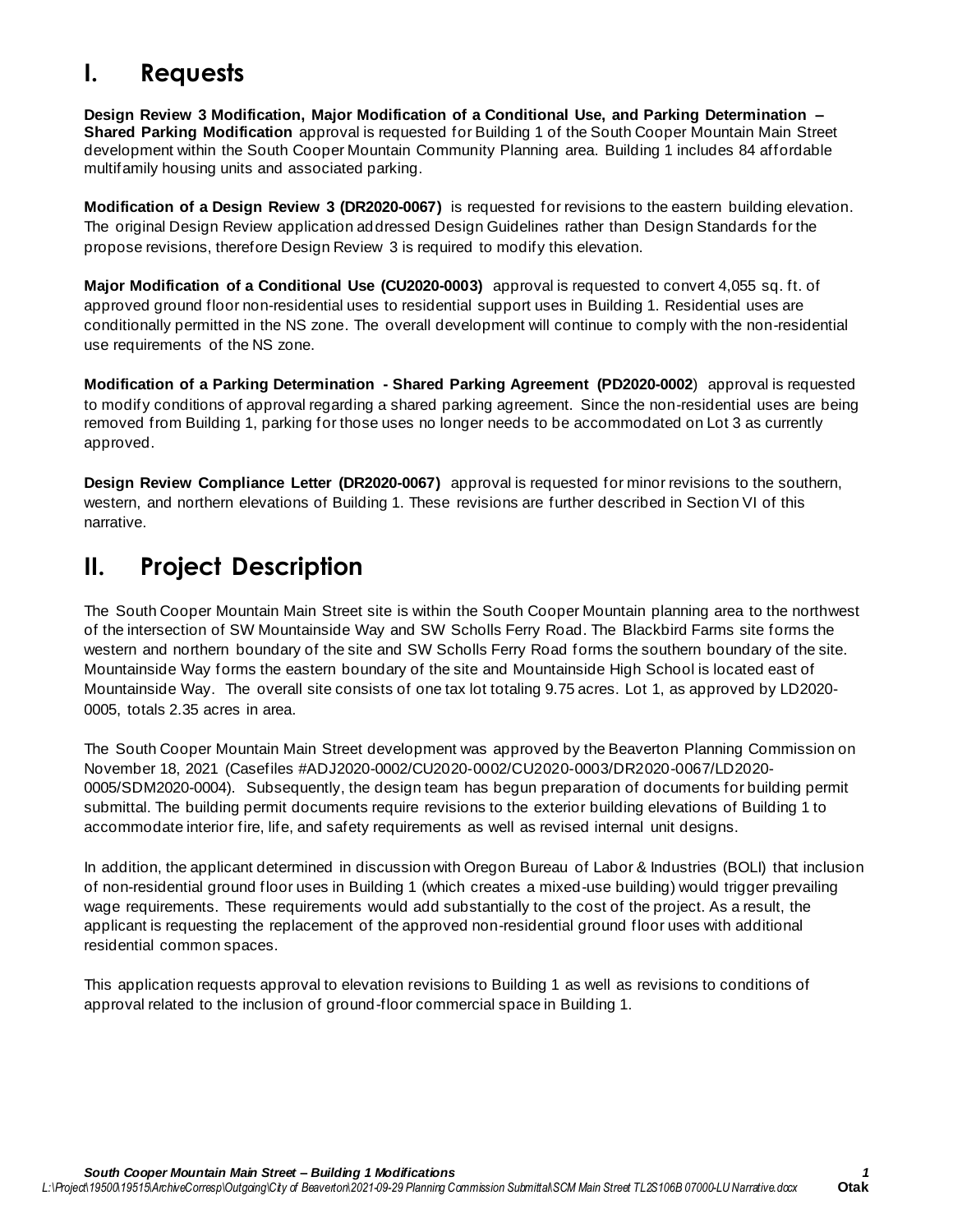# **III. Compliance with Beaverton Comprehensive Plan**

**Response:** Staff's completeness review letter dated June 29, 2021 identified the relevant policies of the Beaverton Comprehensive Plan, which are addressed below.

### *A. Chapter 3 Land Use*

*[…]*

### *3.7 Commercial Centers and Corridors*

*Goal 3.7.1 Enhanced Commercial Centers and Corridors The following policies apply to all Commercial Centers and Corridors. Policies:*

*[…]*

*c) Allow for housing as part of an integrated mixed use development, generally behind or above commercial uses, and buffered from high-traffic roadways or uses incompatible with residential use.*

**Response:** The NS zone allows residential uses conditionally, which allows the City to review the proposed development for compatibility with existing or anticipated uses. Lot 1/Building 1 is part of the SCM Main Street development, which is a mixed-use development that incorporates multifamily residential and non-residential commercial uses.

As approved, Building 1 included 4,055 sq. ft. of leasable commercial space on the ground floor. As modified, this leasable commercial space has been converted to additional common space for the use of residents of Building 1 as well as Buildings 2 and 3. The street-level retail storefront treatment remains and provides transparency into the space and activation of Main Street. This space is expected to see high usage by neighborhood residents and will provide programming and other activities that will create street-level interest. Dwelling units are located on the 2<sup>nd</sup> to 4<sup>th</sup> floors for additional buffering from street noise.

#### *Goal 3.7.4 Neighborhood Center: Provide opportunities for small-scale commercial development that serves adjacent neighborhoods*

*The following policies apply to Neighborhood Centers, in addition to policies under Goal 3.7.1. Policies:*

*a) Limit the scale and type of non-residential uses to ensure compatibility with surrounding neighborhoods.*

**Response:** As approved, Building 1 contained 4,055 sq. ft. of non-residential uses. As modified, these non-residential uses will be converted to a community room to support the residential uses. As such, the scale of non-residential uses on Lot 1 will be reduced.

*[…]*

*c) Use development standards and/or conditional use review to address potential issues related to compatibility of neighborhood commercial uses with adjacent housing, including noise, access and parking.*

**Response:** Lot 1/Building 1 is a multifamily residential use. As approved, the SCM Main Street Planned Development includes multifamily residential uses to the west, a park/open space use and commercial uses to the south, and institutional uses to the east. Potential issues related to the compatibility of Building 1 with adjacent uses include noise from sporting events at Mountainside High School and activities in the park/open space and commercial plaza to the south.

These potential impacts are mitigated by locating the units on upper levels of the building, significant topographical changes between the site and the high school to the east, and physical separation between the building and the commercial plaza by the park/open space and the mature grove of trees located within the park.

*[…]*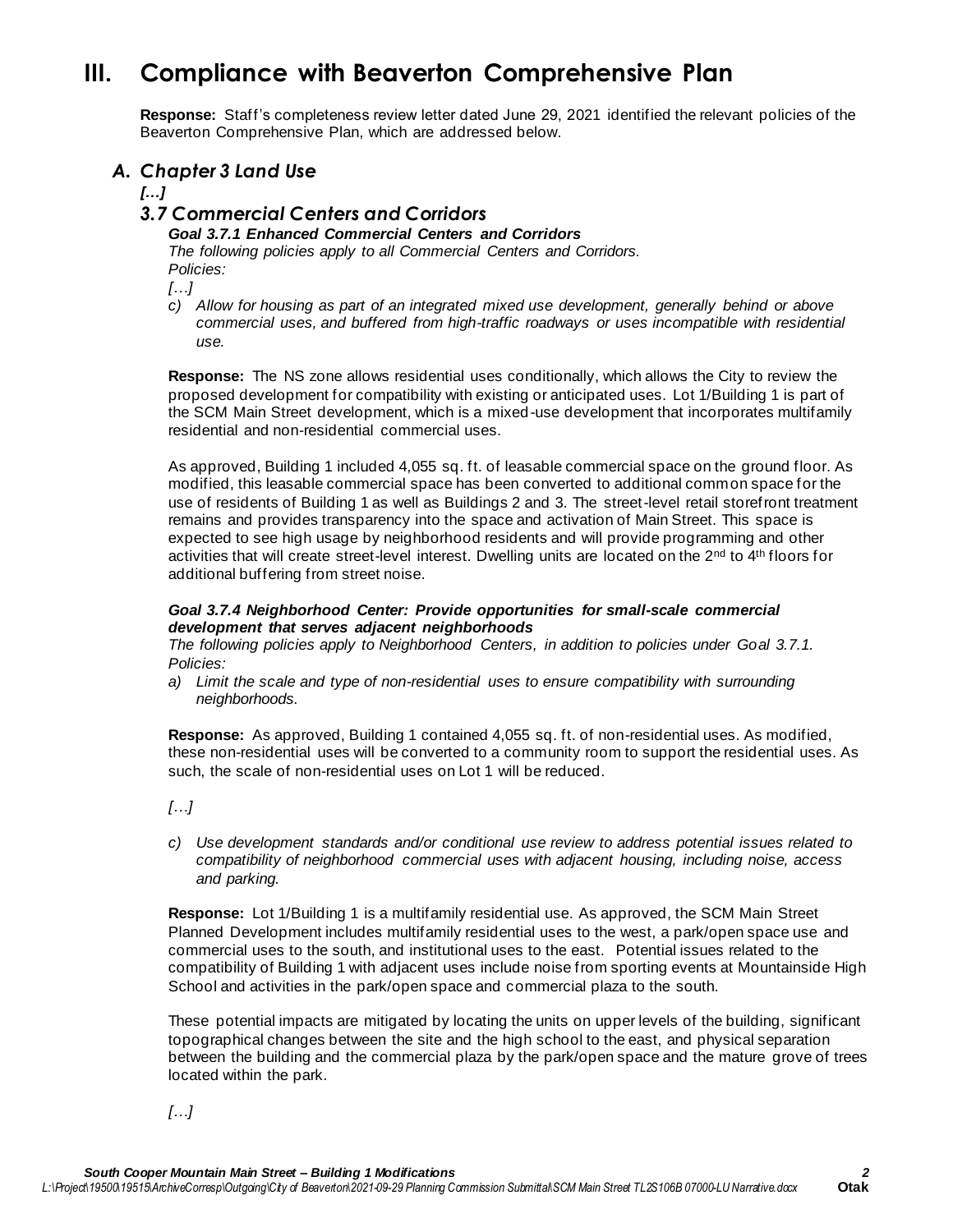# **IV. Compliance with South Cooper Mountain Community Plan**

**Response:** Staff's completeness review letter dated June 29, 2021 identified the relevant policies of the South Cooper Mountain Community Plan, which are addressed below.

### *A. Neighborhoods and Housing*

*[…] Main Street […] Main Street Policies* 

*1. Plan the Main Street area to provide local shopping opportunities. Main Street should complement and not compete with larger centers such as Progress Ridge.* 

**Response:** As approved, the proposed development includes approximately 33,870 sf of nonresidential/commercial space (office, retail, or neighborhood services) designed to serve local users. As modified by this application, the amount of non-residential/commercial use is reduced by 4,055 sf to 29,815 sf on Lot 3 of the SCM Main Street Planned Development. In coordination with the NS zone limitations on the size of each individual business, the SCM Main Street development is not intended to compete with larger shopping centers.

*[…]*

# **V. Compliance with Beaverton Development Code Title 20**

### *A. 20.10. Commercial Land Use Districts*

*20.10.15. Site Development Standards*

*[…]*

**Response**: The requested zoning is Neighborhood Service NS. Conformance with the development standards of the NS zone is evaluated in Table 3 below. Only those standards being revised with this application are addressed. Only those standards proposed to be modified are addressed below.

### *Table 3. Development Standards*

| <b>Standard</b>            | <b>NS Zone</b> | <b>Proposed</b>                                  | <b>Findings</b>                                                                                                                                                                                                                         |
|----------------------------|----------------|--------------------------------------------------|-----------------------------------------------------------------------------------------------------------------------------------------------------------------------------------------------------------------------------------------|
| Maximum Building<br>Height | 35 ft.         | Approved: 44 ft. 8 in.<br>Proposed: 45 ft. 4 in. | An exception to the maximum<br>building heights for Building 1 (up<br>to 47 ft.) was approved through<br>the Planned Unit Development<br>provisions of Section 60.35. With<br>the proposed revision, Building 1<br>continues to comply. |

#### *20.10.20. Land Uses*

*The following Land Uses are Permitted (P), allowed with a Conditional Use (C) approval, or Prohibited (N) as identified in the following table for the Commercial Zoning Districts. All superscript notations refer to applicable Use Restrictions Section 20.10.25.*

**Response**: The approved development includes attached residential dwellings and commercial uses. The requested modifications are specific to the uses approved for Lot 1. Table 4 identifies the proposed uses.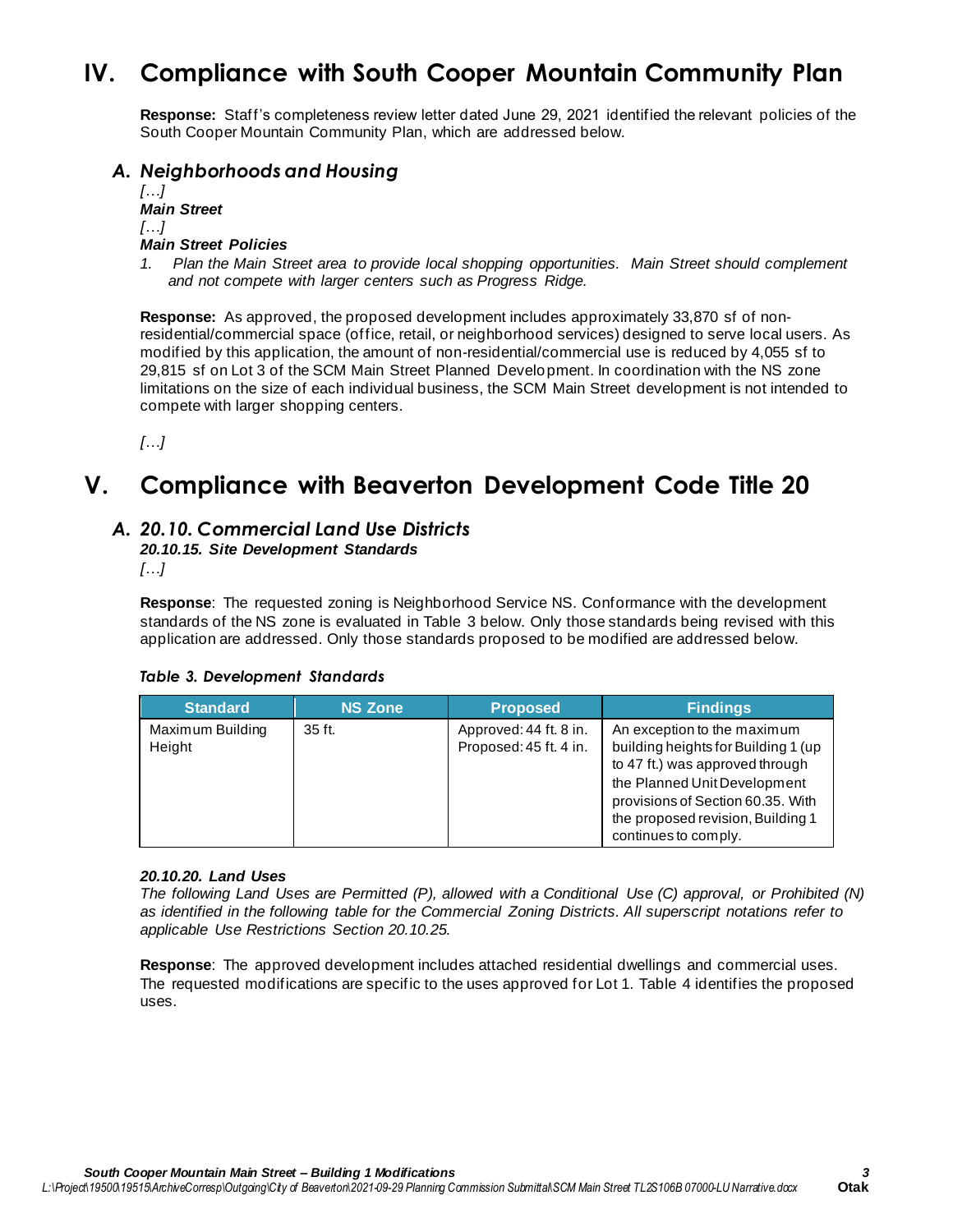#### *Table 4. Land Use Categories and Specific Uses*

| <b>Standard</b>                                     | <b>NS Zone</b> | <b>Proposed</b>                                                                                                                                                               |
|-----------------------------------------------------|----------------|-------------------------------------------------------------------------------------------------------------------------------------------------------------------------------|
| Residential Dwellings (Attached)                    | С              | Yes. The residential dwellings were<br>approved through CU2020-0003. No<br>revisions to the number of attached<br>residential dwellings is proposed.                          |
| Residential Dwellings (Planned Unit<br>Development) | С              | Yes. Conditional use approval for the<br>Planned Unit Development was approved<br>through CU2020-0002. No revisions to the<br>number of residential dwellings is<br>proposed. |
| Commercial                                          | v              | Modification requested to remove 4,055<br>sq. ft. of approved non-residential from the<br>ground floor of Building 1.                                                         |

#### *20.10.25. Use Restrictions*

*The following Use Restrictions refer to superscripts found in Section 20.10.20.*

- *1. Detached or Attached Dwellings; only 50% of the contiguous area within any NS zone may be developed residentially.*
- *2. No freestanding office structure or group of office structures shall exceed a combined total of 15,000 square feet.*

**Response**: As approved Building 1 contains 4,055 sq. ft. of non-residential ground floor area. This application requests conversion of that area to residential support uses. However, the development continues to meet this requirement as demonstrated below.

| <b>Total GFA:</b>              | 121,212  |               |                                |                    |       |
|--------------------------------|----------|---------------|--------------------------------|--------------------|-------|
|                                |          |               |                                |                    |       |
| <b>APPROVED</b>                |          |               | <b>PROPOSED</b>                |                    |       |
| <b>Residential</b>             | GFA (sf) | $\frac{0}{0}$ | <b>Residential</b>             | GFA (sf)           | $\%$  |
| <b>Building 1 (Senior)</b>     | 25,179   |               | <b>Building 1 (Senior)</b>     | 29,234             |       |
| Building 2 (Family)            | 15,252   |               | Building 2 (Family)            | 15,252             |       |
| Building 3 (Family)            | 15,252   |               | Building 3 (Family)            | 15,252             |       |
| <b>Total Residential</b>       | 55,683   | 45.9%         | <b>Total Residential</b>       | 59,738             | 49.2% |
|                                |          |               |                                |                    |       |
|                                |          |               |                                |                    |       |
| <b>Non-Residential</b>         | GFA (sf) | $\%$          | <b>Non-Residential</b>         | GFA (sf)           | $\%$  |
| <b>Building 1 ground floor</b> |          |               | <b>Building 1 ground floor</b> |                    |       |
| lease space                    | 4,055    |               | lease space                    | 0                  |       |
| Building 4                     | 7,863    |               | Building 4                     | 7,863              |       |
| Buildings 5 and 6              | 16,363   |               | Buildings 5 and 6              | 15,5931            |       |
| Building 7                     | 5,589    |               | Building 7                     | 6,414 <sup>2</sup> |       |
| <b>Public Park</b>             | 13,934   |               | <b>Public Park</b>             | 13,934             |       |
| Public Plaza                   | 17,725   |               | Public Plaza                   | 17,725             |       |

*[…]*

<sup>1</sup> The approved square footage for Buildings 4 and 5 included the exterior balconies; the revised numbers do not.

<sup>&</sup>lt;sup>2</sup> The approved square footage for Building 7 did not include the indoor storage and trash rooms; the revised numbers include these areas.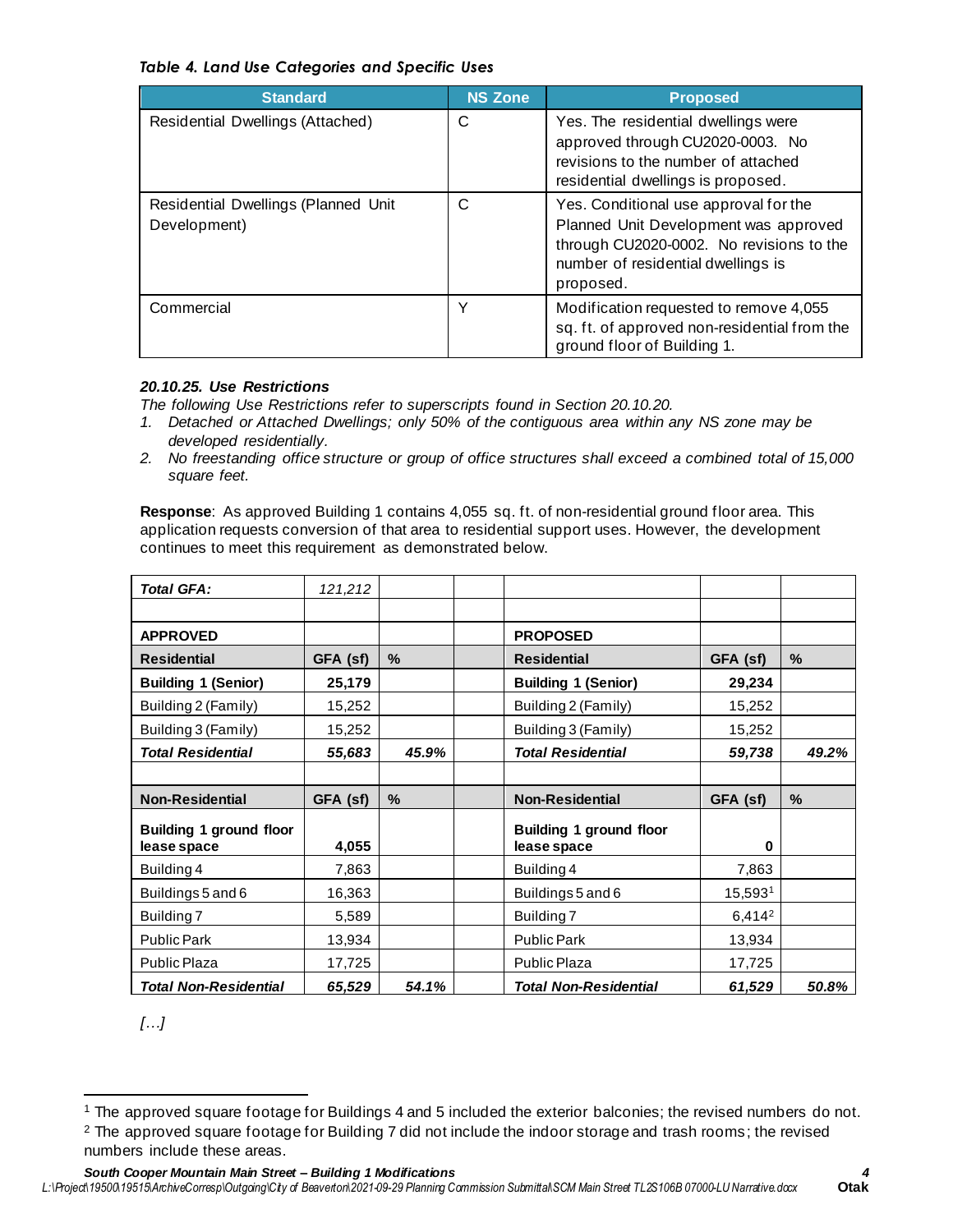# **VI. Compliance with Beaverton Development Code Title 40**

### *A. 40.03. Facilities Review Committee*

*Consistent with Section 10.95.4. (Facilities Review Committee) of this Code, the Facilities Review Committee shall review the following Type 2 and Type 3 land use applications: all Conditional Use, Design Review Two, Design Review Three, Public Transportation Facility Reviews, Street Vacations, and applicable Land Divisions. Applicable land division applications are Replats, Partitions, Subdivisions, Fee Ownership Partitions, and Fee Ownership Subdivisions. In making a recommendation on an application to the decision-making authority, the Facilities Review Committee shall base its recommendation on a determination of whether the application satisfies all the following technical criteria. The applicant for development must establish that the application complies with all relevant standards in conformance with Section 50.25.1.B., and all the following criteria have been met, as*

*applicable.*

**Response**: The proposal is for a Modification to a Conditional Use application and a Modification to a Design Review Three application and is subject to this chapter.

#### *40.03.1. All Conditional Use, Design Review Two, Design Review Three, and applicable Land Division applications:*

*A. All critical facilities and services related to the proposed development have, or can be improved to have, adequate capacity to serve the proposed development at the time of its completion.*

**Response**: Chapter 90 of the Development Code defines "critical facilities" to be services that include public water, public sanitary sewer, storm water drainage and retention, transportation, and fire protection. DR2020-0067 approved the provision and phasing of critical facilities, and no revisions are proposed with this application.

#### *Public Water*

No changes to the approved conceptual site utilities are proposed. This requirement is not applicable.

#### *Public Sanitary Sewer*

No changes to the approved conceptual site utilities are proposed. This requirement is not applicable.

#### *Stormwater Drainage, Treatment, and Detention*

No changes to the approved conceptual site utilities are proposed. This requirement is not applicable.

#### *Transportation*

No changes to the approved conceptual transportation system are proposed. A Traffic Impact Analysis (TIA) completed by Global Transportation Engineering is included as Appendix B. The TIA indicates that the proposed modification will generate fewer daily total trips than the approved development.

#### *Fire Protection*

Fire protection will be provided to the site by Tualatin Valley Fire and Rescue Department (TVF&R). The proposed revisions do not impact the approved fire protection plan. This requirement is not applicable.

*B. Essential facilities and services related to the proposed development are available, or can be made available, with adequate capacity to serve the development prior to its occupancy. In lieu of providing essential facilities and services, a specific plan may be approved if it adequately demonstrates that essential facilities, services, or both will be provided to serve the proposed development within five (5) years of occupancy.*

**Response**: Chapter 90 of the Development Code defines "essential facilities" to be services that include schools, transit improvements, police protection, and pedestrian and bicycle facilities in the public right-of-way. Essential facilities and services are either in place or will be at the time of completion of development as described below.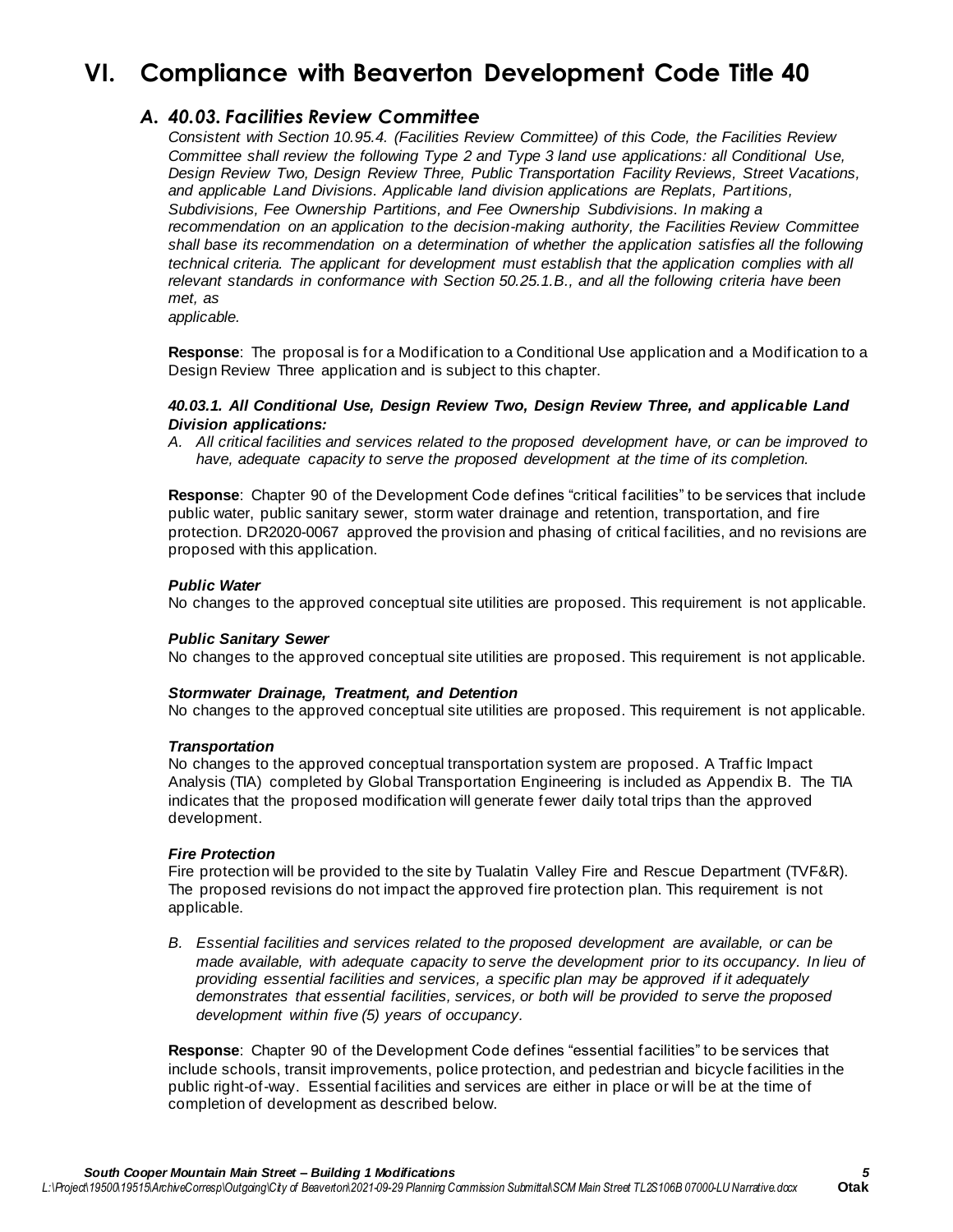#### *Police Protection*

The site will be served by the City of Beaverton Police Department.

#### *Schools*

Per the service provider letter dated March 11, 2020 the Beaverton School District has provided comments addressing the anticipated impacts of the subject project to the District. In summarizing their comments, the District has indicated that the proposal will result in a moderate impact to schools in the area and anticipates sufficient capacity to accommodate new students from the proposed development. The proposed modification does not affect the anticipated residents of this building.

#### *Transit Improvements*

No changes to the anticipated transit improvements are proposed. This standard is not applicable.

#### *Pedestrian and Bicycle Facilities in the Public Right-of-Way*

No changes to the approved pedestrian and bicycle facilities are proposed with this application. This standard is not applicable.

*C. The proposed development is consistent with all applicable provisions of Chapter 20 (Land Uses)*  unless the applicable provisions are modified by means of one or more applications which shall be already approved or which shall be considered concurrently with the subject application; *provided, however, if the approval of the proposed development is contingent upon one or more additional applications, and the same is not approved, then the proposed development must comply with all applicable provisions of Chapter 20 (Land Uses).*

**Response:** The proposed development is consistent with all applicable provisions of Chapter 20 as adjusted through the Planned Development process. Compliance with Chapter 20 is addressed in Section V of this narrative.

*D. The proposed development is consistent with all applicable provisions of Chapter 60 (Special Requirements) and all improvements, dedications, or both, as required by the applicable provisions of Chapter 60 (Special Requirements), are provided or can be provided in rough proportion to the identified impact(s) of the proposed development.*

**Response:** The applicable provisions of Chapter 60 are addressed in Section VIII of this narrative.

*E. Adequate means are provided or can be provided to ensure continued periodic maintenance and necessary normal replacement of the following private common facilities and areas, as applicable: drainage facilities, roads and other improved rights-of-way, structures, recreation*  facilities, landscaping, fill and excavation areas, screening and fencing, ground cover, garbage *and recycling storage areas, and other facilities not subject to maintenance by the City or other public agency.*

**Response:** The applicant, through the Blackbird & Main LLC, will retain ownership of Lot 1 and will be responsible for maintenance of the sites and private streets.

*F. There are safe and efficient vehicular and pedestrian circulation patterns within the boundaries of the development.*

**Response**: No changes to the approved pedestrian circulation patterns are proposed. This standard is not applicable.

*G. The development's on-site vehicular and pedestrian circulation systems connect to the surrounding circulation systems in a safe, efficient, and direct manner.*

**Response:** No changes to the approved on-site circulation systems are proposed. This standard is not applicable.

*H. Structures and public facilities serving the development site are designed in accordance with adopted City codes and standards and provide adequate fire protection, including, but not limited to, fire flow.*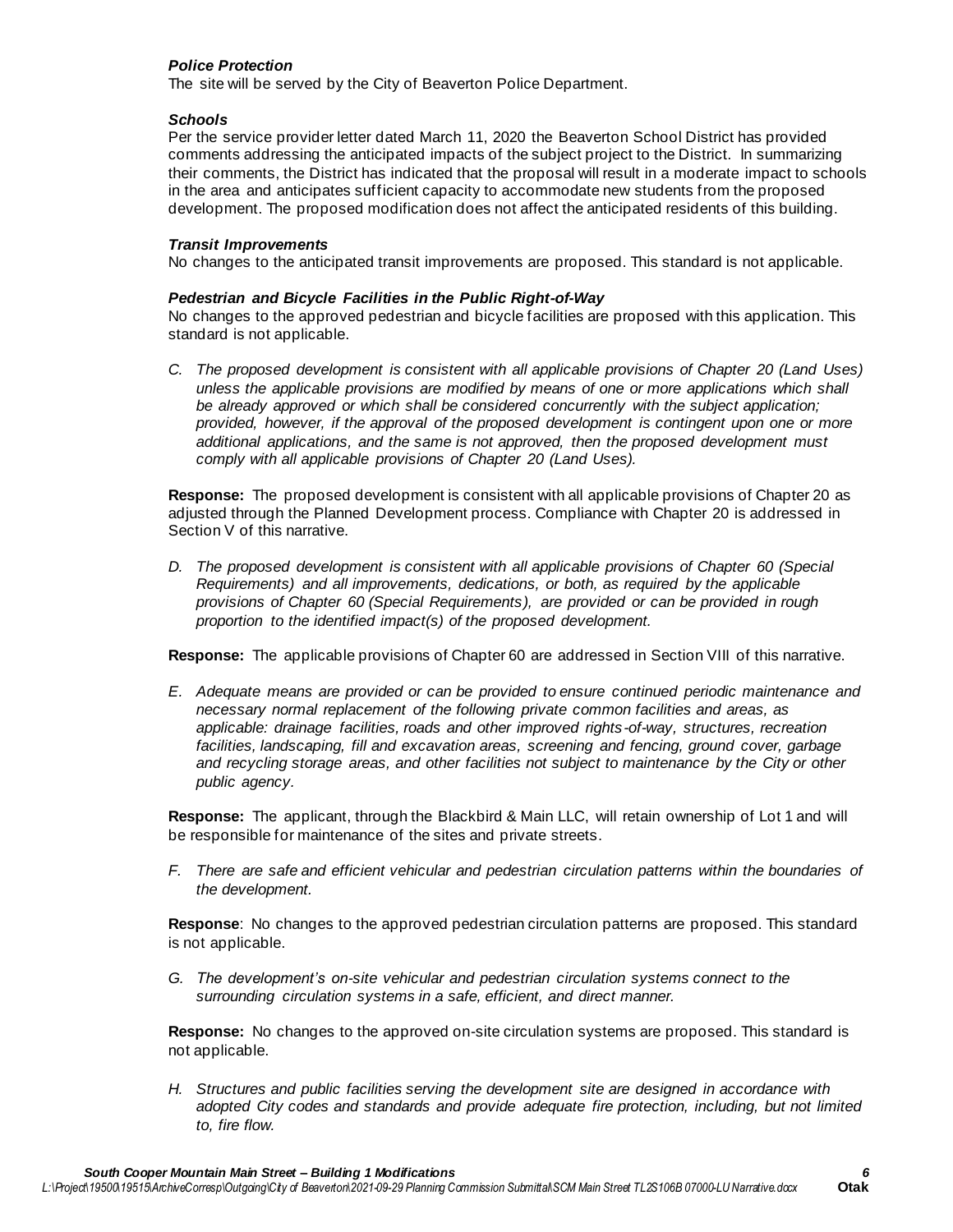**Response:** No changes to the approved structures and public facilities related to this requirement are proposed. This standard is not applicable.

*I. Structures and public facilities serving the development site are designed in accordance with adopted City codes and standards and provide adequate protection from crime and accident, as well as protection from hazardous conditions due to inadequate, substandard or ill-designed development.*

**Response:** No changes to the approved structures and public facilities related to this requirement are proposed. This standard is not applicable.

*J. Grading and contouring of the development site are designed to accommodate the proposed use and to mitigate adverse effect(s) on neighboring properties, public right-of-way, surface drainage, water storage facilities, and the public storm drainage system.*

**Response**: No revisions to grading or contouring are proposed with this application. This standard is not applicable.

*K. Access and facilities for physically handicapped people are incorporated into the development site and building design, with particular attention to providing continuous, uninterrupted access routes.*

**Response:** No changes to the access and facilities for physically handicapped people are proposed with the Building 1 design and use revisions. This standard is not applicable.

*L. The application includes all required submittal materials as specified in Section 50.25.1. of the Development Code.*

**Response:** This application includes all required submittal materials specified in this section.

### *C. 40.15. Conditional Use*

#### *40.15.15. Application.*

*There are seven (7) Conditional Use applications which are as follows: Interim Washington County Uses Type 1, Minor Modification of a Conditional Use, Interim Washington County Uses Type 2, Major Modification of a Conditional Use, New Conditional Use, Planned Unit Development, and Modification of a Nonconforming Use*

#### *[…]*

- *4. Major Modification of a Conditional Use.*
	- *A. Threshold. An application for Major Modification of a Conditional Use shall be required when one or more of the following thresholds apply:*
		- *1. An increase in the gross floor area of an existing Conditional Use more than 10% or more than 1,000 gross square feet of floor area for all properties that are located in a Residential*  zoning district or within a distance of up to and including 50 feet of a Residential zoning *district.*
		- *2. An increase in the gross floor area of an existing Conditional Use by more than 25% or in excess of 3,000 gross square feet of floor area for all properties that are not located in a Residential zoning district and are located at a distance of more than 50 feet from a Residential zoning district.*
		- *3. Projected or actual increase in vehicular traffic to and from a site approved for an existing Conditional Use of more than 100 vehicle trips per day as determined by using the Institute of Transportation Engineers (ITE) Trip Generation manual or an evaluation by a traffic engineer or civil engineer licensed by the State of Oregon for all properties that are located in a Residential zoning district or are located at a distance of up to and including 50 feet from a Residential zoning district.*
		- *4. A projected or actual increase in vehicular traffic to and from a site approved for an existing Conditional Use of more than 200 vehicle trips per day as determined by using the Institute of Transportation Engineers (ITE) Trip Generation manual or an evaluation by a traffic engineer or civil engineer licensed by the State of Oregon for all properties that are not located in a Residential zoning district and are located at a distance of more than 50 feet from a Residential zoning district.*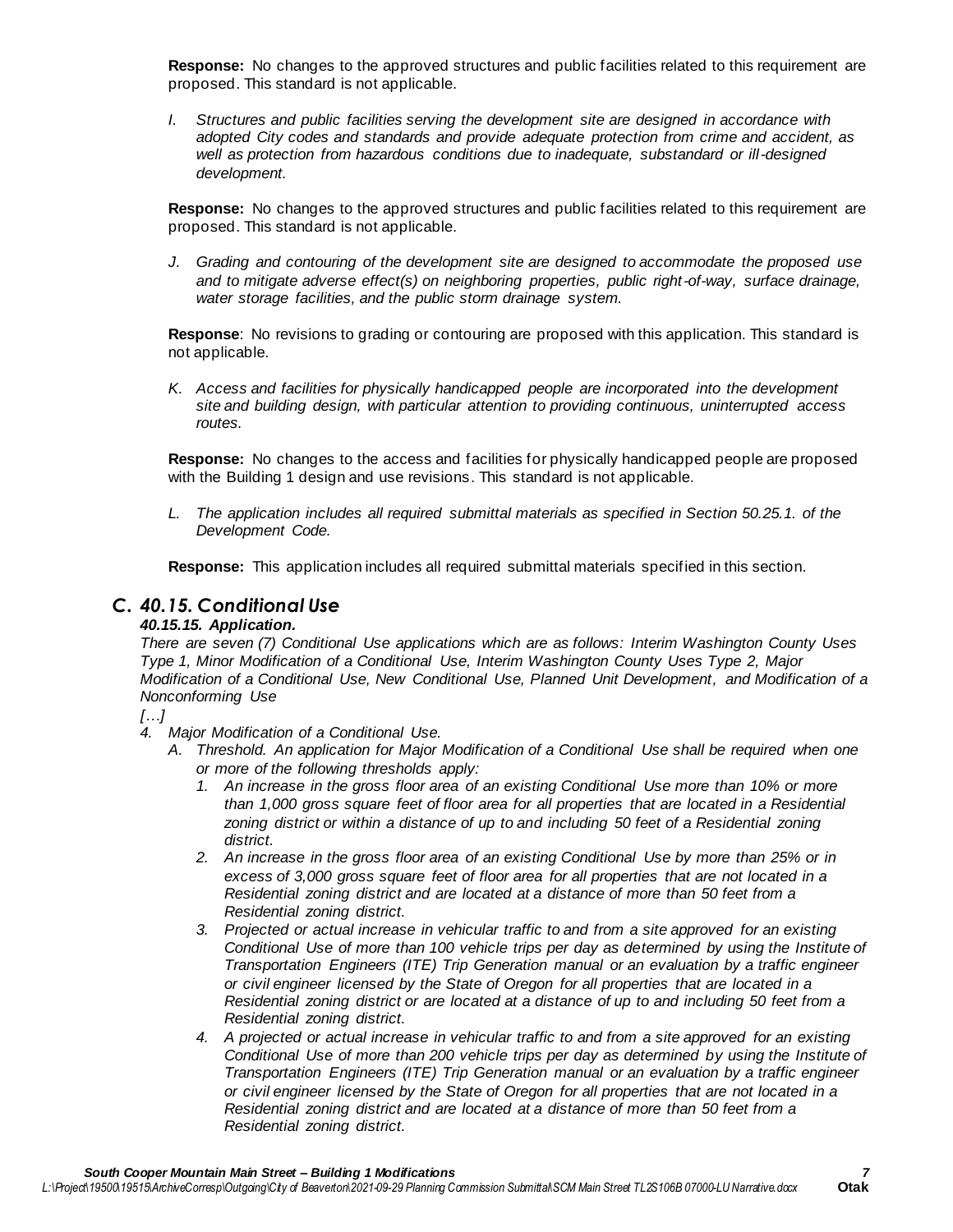**Response**: The site is zoned NS, a non-residential zoning district. Attached residential uses are Conditional Uses in the NS zone, and Building 1 was approved as a Conditional Use (CU2020-0003).

The applicant requests a Major Modification of the approved Conditional Use to increase the gross residential floor area of the approved residential attached dwellings on Lot 1 by 4,055 sq. ft. This increase is achieved by converting the approved ground floor non-residential uses to residential amenity space.

Therefore, the proposed development meets threshold #4.2 above.

*B. Procedure Type. The Type 3 procedure, as described in Section 50.45. of this Code, shall apply to an application for Major Modification of a Conditional Use. The decision making authority is the Planning Commission.*

**Response**: The applicant has submitted a Type 3 application for a Major Modification of a Conditional Use.

- *C. Approval Criteria. In order to approve a Major Modification of a Conditional Use application, the decision making authority shall make findings of fact based on evidence provided by the applicant demonstrating that all the following criteria are satisfied:*
	- *1. The proposal satisfies the threshold requirements for a Major Modification of a Conditional Use application.*

**Response:** As noted above, the proposed development meets threshold #4.2 above. This criterion is met.

*2. All City application fees related to the application under consideration by the decision making authority have been submitted.*

**Response:** All required application fees have been submitted. This criterion is met.

*3. The proposal complies with the applicable policies of the Comprehensive Plan.*

**Response:** Applicable Comprehensive Plan policies are addressed in Sections III and IV of this narrative.

*4. The existing use has been approved as a Conditional Use as governed by the regulations in place when the use was established and complies with the applicable conditions of the Conditional Use approval unless the applicant has received or is concurrently requesting one or more conditions be removed or modified as part of the current application. [ORD 4473; March 2008]*

**Response:** The existing attached residential use has been approved as a Conditional Use (CU2020-0003) and as part of a Planned Unit Development (CU2020-0002). These approvals each include one condition of approval, which are not proposed to be modified. This criterion is met.

*5. The location, size, and functional characteristics of the proposal are such that it can be made reasonably compatible with and have a minimal impact on livability and appropriate use and development of properties in the surrounding area of the subject site.*

**Response:** The location and size of the building are not changing. The functional characteristics of the building will change slightly, as there will no longer be ground floor commercial space included. However, this space is expected to be used as community space to support the residential uses in the building, which is anticipated to include use by residents of the other residential buildings on site. Therefore, it is anticipated that the level of activity will remain similar and will continue to activate Main Street. This criterion is met.

*6. The proposal will not modify previously established conditions of approval for the prior Conditional Use consistent with Section 50.95.6. of the Development Code. [ORD 4473; March 2008] [ORD 4584; June 2012]*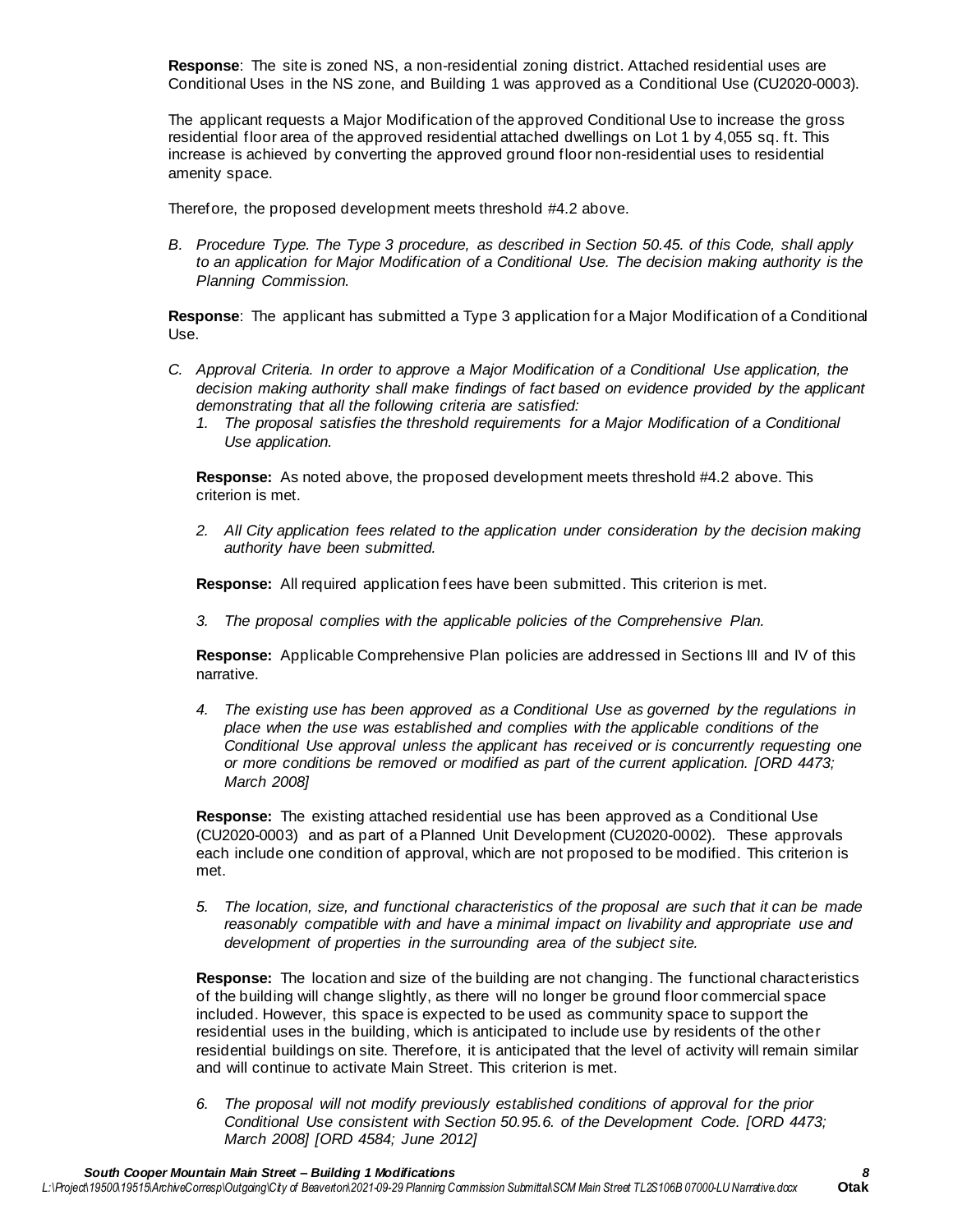**Response:** The existing attached residential use has been approved as a Conditional Use (CU2020-0003) and as part of a Planned Unit Development (CU2020-0002). These approvals each include one condition of approval, which are not proposed to be modified. This criterion is met.

*7. Applications and documents related to the request, which will require further City approval, shall be submitted to the City in the proper sequence.*

**Response**: Required applications and documents will be submitted to the City as requested. This criterion is met.

*D. Submission Requirements. An application for a Major Modification of a Conditional Use shall be made by the owner of the subject property, or the owner's authorized agent, on a form provided by the Director and shall be filed with the Director. The Major Modification of a Conditional Use application shall be accompanied by the information required by the application form, and by Section 50.25. (Application Completeness), and any other information identified through a Pre-Application Conference.*

**Response**: The required materials have been included with this submittal. This criterio n is met.

*[…]*

### *D. 40.20. Design Review*

*40.20.10. Applicability.*

- *1. The scope of Design Review shall be limited to the exterior of buildings, structures, and other development and to the site on which the buildings, structures, and other development are located. [ORD 4584; June 2012]*
- *2. Considering the thresholds for the Design Review Compliance Letter, Design Review Two, or Design Review Three applications and unless exempted by Section 40.20.10.3. (Design Review) approval shall be required for the following: [ORD 4584; June 2012]*
	- *[…]*
	- *C. All uses listed as Permitted and Conditional Uses in all Commercial, Industrial, and Multiple Use zoning districts.*

**Response:** The NS zone has been applied to the subject site. The NS zone is a Commercial zone; the approved residential uses are Conditional Uses in the NS zone and the approved non-residential uses in Building 1 are permitted in the NS zone. Therefore, the requested modifications are subject to Design Review.

#### *40.20.15. Application.*

*There are three (3) Design Review applications which are as follows: Design Review Compliance Letter, Design Review Two, and Design Review Three.*

- *1. Design Review Compliance Letter.*
	- *A. Threshold. An applicant may utilize the Design Review Compliance Letter process when the application is limited to one or more of the following categories of proposed action:*
		- *1. Minor design changes to existing building or site including, but not limited to:*
			- *a) Façade changes, except changes in color.*

**Response**: Proposed revisions to Building 1 include:

- Balconies have been changed from fiber cement to metal louvers
- Location of VTAC grill shifted, and is now located behind guard rails to minimize visibility
- North/level 2 entrance and "hoop" element added

*b) Addition, elimination, or change in location of windows.*

**Response:** Proposed revisions to Building 1 include:

- Storefront systems have been modified due to conversion of non-residential ground floor use to residential spaces (mullion spacing changed; more transparency)
- Additional glazing added to the northern elevation
- Additional person doors on western elevation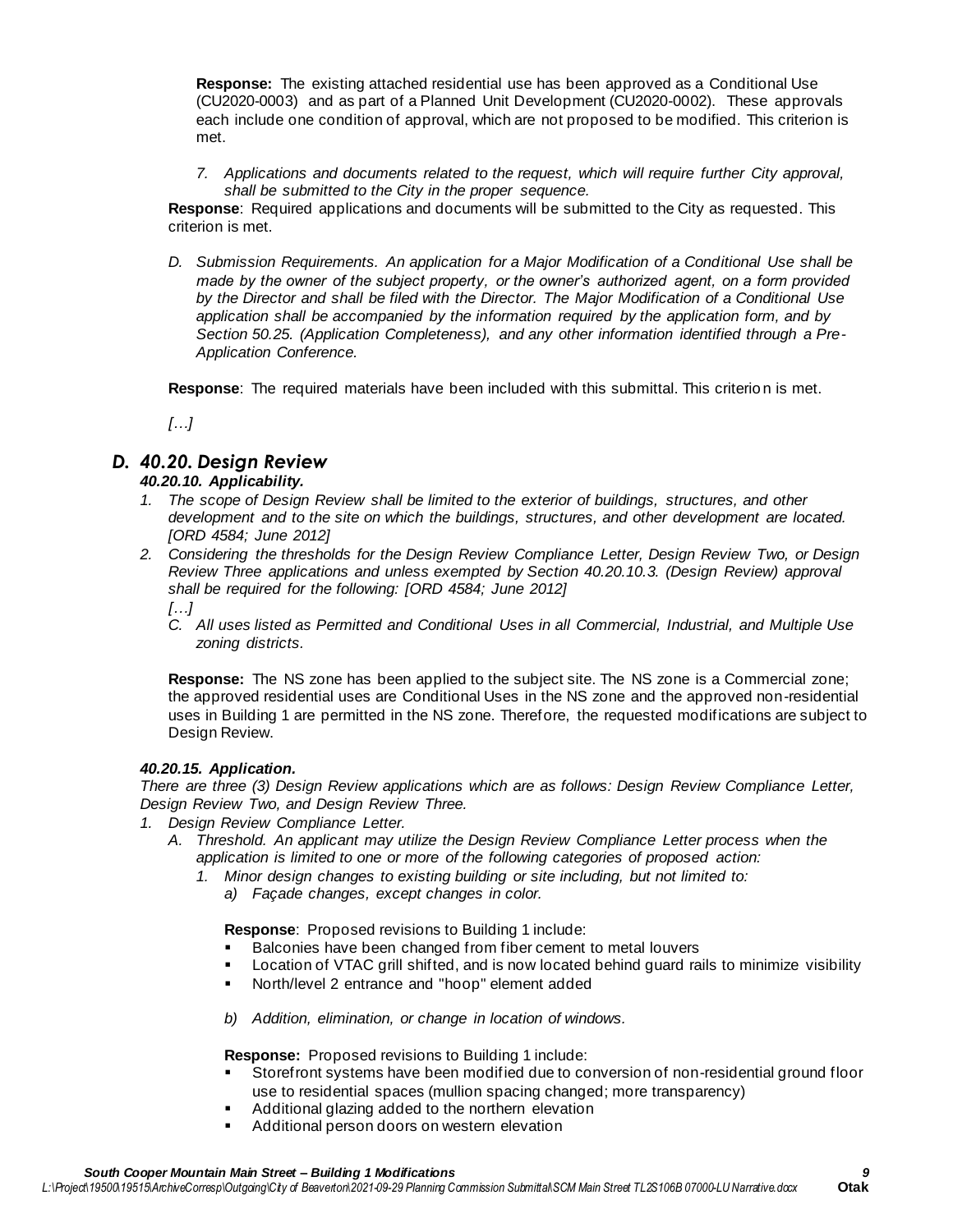*c) Addition, elimination, or change in location of person doors and loading doors.*

**Response:** Proposed revisions to Building 1 include:

- Additional person doors on western elevation
- *d) Addition of new and change to existing awnings, canopies, and other mounted structures to an existing façade.*

*[…]*

- **Response**: Proposed revisions to Building 1 include:
- Columns have been removed from south elevation; lower level is still recessed
- Lower level cantilever reduced from 5 ft. to 3 ft.

*[…]*

*2. Proposed additions of gross floor area to buildings in residential, commercial, or multiple use zones up to and including building area equal to 25% of the gross square feet of floor area of the existing building, but not to exceed 2,500 gross square feet of floor area.*

**Response**: No additions are proposed, though the gross floor area of the residential use will increase. This increase is addressed through a Major Modification to a Conditional Use. This threshold is not applicable.

*3. Proposed additions to buildings in industrial zones up to and including building area equal to 15% of the gross square feet of floor area of the existing building, but less than 30,000 gross square feet of floor area.*

**Response**: The NS zone is a commercial zone. This threshold is not applicable.

*4. New construction of non-habitable buildings in commercial, industrial, multiple use zones, or for approved Conditional Uses in residential zones, up to and including a gross building area of 1,000 square feet. [ORD 4531; April 2010] [ORD 4584; June 2012]*

**Response**: No new construction is proposed. This threshold is not applicable.

*5. Construction of new Community Gardens or additions to existing Community Gardens. [ORD 4659; June 2015]*

**Response**: No community gardens are approved or proposed. This threshold is not applicable.

*B. Procedure Type. The Type 1 procedure, as described in Section 50.35. of this Code, shall apply to an application for Design Compliance Letter. The decision making authority is the Director.*

**Response**: These revisions are subject to the Type 1 procedure. However, they have been submitted concurrently with a Type 3 application and will be processed through the Type 3 pro cedure.

*C. Approval Criteria. [ORD 4365; October 2005] In order to approve a Design Review Compliance Letter application, the decision making authority shall make findings of fact based on evidence provided by the applicant demonstrating that all the following criteria are satisfied: 1. The proposal satisfies the threshold requirements for a Design Compliance Review Letter.*

**Response**: As noted above, the proposed revisions satisfy the threshold requirements for a Design Review Compliance Letter. This criterion is met.

*2. All City application fees related to the application under consideration by the decision making authority have been submitted.*

**Response**: All application fees have been submitted. This criterion is met.

*3. The proposal contains all applicable application submittal requirements as specified in Section 50.25.1. of the Development Code.*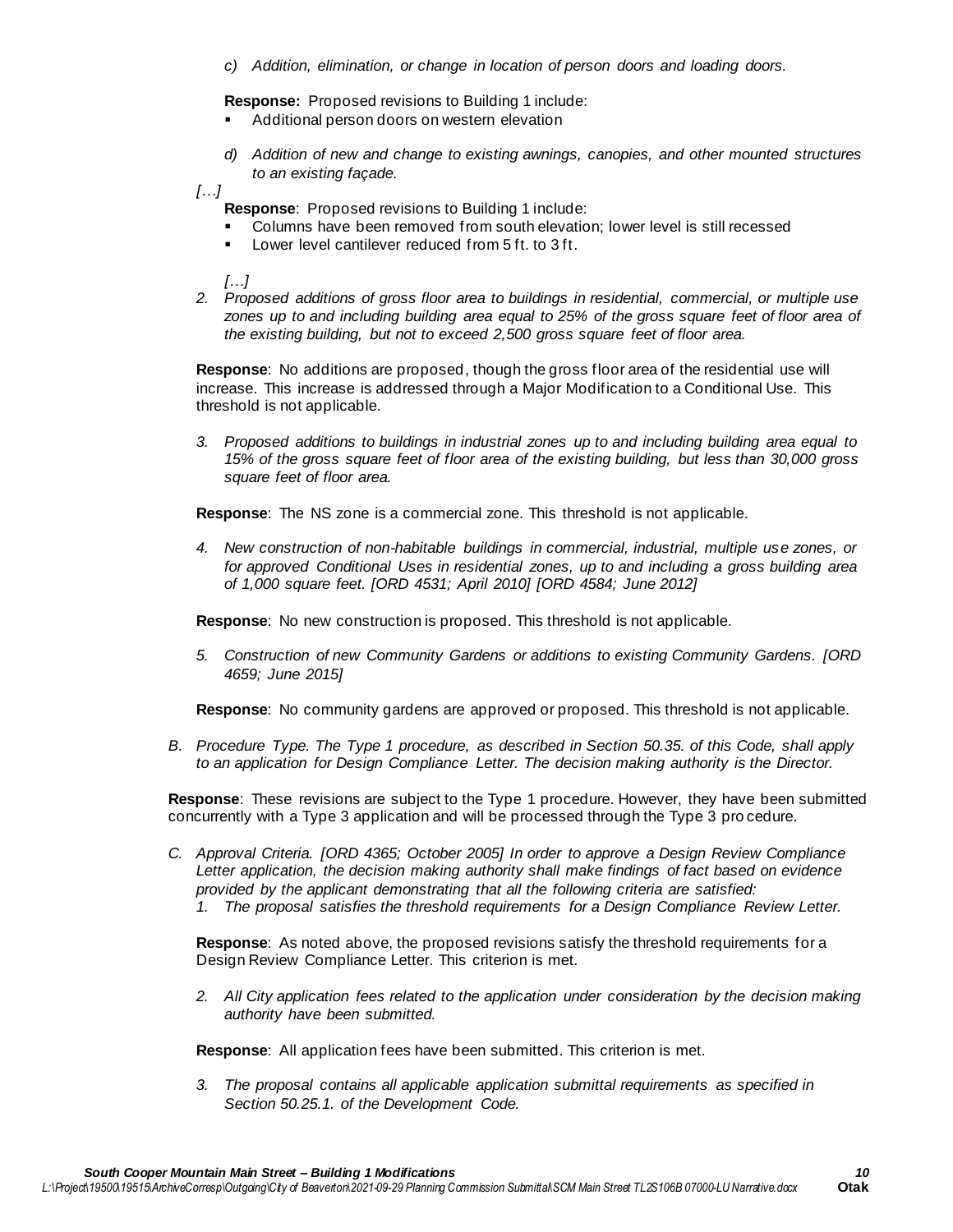**Response**: The proposal contains all applicable application submittal requirements. This criterion is met.

*4. The proposal meets all applicable Site Development Requirements of Sections 20.05.15., 20.10.15., 20.15.15., and 20.20.15. of the Development Code unless the applicable provisions are subject to an Adjustment, Planned Unit Development, or Variance application which shall be already approved or considered concurrently with the subject proposal. [ORD 4584; June 2012]*

**Response**: The approved building continues to meet all applicable site development requirements of the Development Code except as approved through the Planned Unit Development approval, as noted in the responses to that section (CU2020-0002) and as noted in in the responses to Section 20.10. This criterion is met.

*5. The proposal, which is not an addition to an existing building, is consistent with all applicable provisions of Sections 60.05.15 through 60.05.30 (Design Standards).*

**Response**: Consistency with the provisions of Sections 60.05.15 through 60.05.30 is addressed in Section VIII of this narrative. This criterion is met.

- *6. If applicable, the proposed addition to an existing building and/or site, and only that portion of the building and/or site containing the proposed improvements, complies with the applicable provisions of Sections 60.05.15 through 60.05.30 (Design Standards) as they apply to the following:*
	- *a) Building articulation and variety. (Section 60.05.15.1.).*
	- *b) Roof forms. (Section 60.05.15.2.).*
	- *c) Exterior building materials. (Section 60.05.15.4.).*
	- *[…]*

**Response**: No additions to the existing site are proposed with this application. Consistency with these sections are addressed in the responses to the Design Standards

*7. The proposal complies with all applicable provisions in CHAPTER 60 (Special Regulations).*

**Response**: The applicable provisions in Chapter 60 are related to off-street parking and are addressed in Section IV of this narrative. This criterion is met.

*8. The proposal complies with the grading standards outlined in Section 60.15.10 or approved with an Adjustment or Variance. [ORD 4782; April 2020]*

**Response**: No changes to the grading are proposed. This criterion is not applicable.

*9. Except for conditions requiring compliance with approved plans, the proposal does not modify any conditions of approval of a previously approved Type 2 or Type 3 application.*

**Response**: The proposal does not modify any conditions of approval of the previously approved Type 3 application (DR2020-0067). Modifications to conditions of approval are requested through Section 50.95 below. This criterion is met.

*10. Proposals for Community Gardens comply with Section 60.05.25.14 of CHAPTER 60. Community Gardens are exempt from Criteria 4, 5, 6, 7, and 8 above. [ORD 4659; June 2015]*

**Response**: No community gardens are proposed. This criterion is not applicable.

*11. Applications and documents related to the request, which will require further City approval, shall be submitted to the City in the proper sequence.*

**Response**: Applicants and documents will be submitted to the City as required. This criterion is met.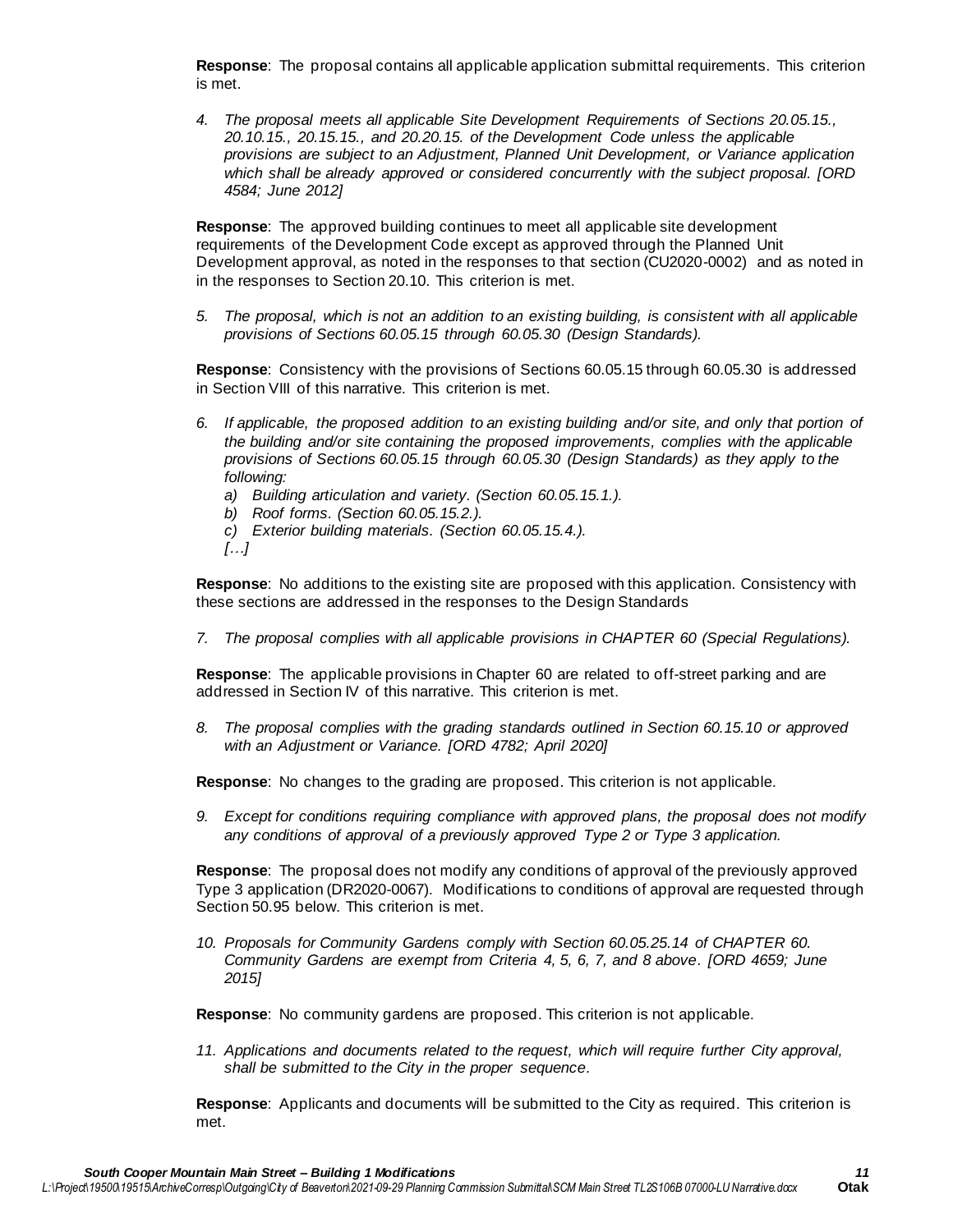*D. Submission Requirements. An application for a Design Compliance Letter shall be made by the owner of the subject property, or the owner's authorized agent, on a form provided by the Director and shall be filed with the Director. The Design Compliance Letter application shall be accompanied by the information required by the application form, and by Section 50.25. (Application Completeness), and any other information identified through a Pre-Application Conference.*

**Response**: This application is being made by the owner of the subject property on the appropriate form. No pre-application conference was required for this submittal and none was co nducted. This criterion is met.

### *[…]*

- *3. Design Review Three.*
	- *A. Threshold. An application for Design Review Three shall be required when an application is subject to applicable design guidelines and one or more of the following thresholds describe the proposal:*
		- *[…]*
		- *9. A project meeting the Design Review Two thresholds which does not meet an applicable design standard*

**Response:** The applicable requirements of the eastern building elevation were addressed through Design Review 3; therefore modifications to this elevation are subject to Design Review 3.

*B. Procedure Type. The Type 3 procedure, as described in Section 50.45. of this Code, shall apply to an application for Design Review Three. The decision-making authority is the Planning Commission.*

**Response:** This application has been submitted concurrently with a number of applications and will be reviewed by the Planning Commission.

- *C. Approval Criteria. In order to approve a Design Review Three application, the decision-making authority shall make findings of fact based on evidence provided by the applicant demonstrating that all the following criteria are satisfied:*
	- *1. The proposal satisfies the threshold requirements for a Design Review Three application.*

**Response:** The proposed modification satisfies the threshold of 3.A.9 above. This criterion is met.

*2. All City application fees related to the application under consideration by the decision-making authority have been submitted.*

**Response:** The City application fees have been submitted with this application.

*3. For proposals meeting Design Review Three application thresholds numbers 1 through 6, the proposal is consistent with all applicable provisions of Sections 60.05.35 through 60.05.50 (Design Guidelines).*

**Response:** The proposal does not meet application thresholds 1 through 6. This criterion is not applicable.

*4. For additions to or modifications of existing development, the proposal is consistent with all applicable provisions of Sections 60.05.35 through 60.05.50 (Design Guidelines) or can demonstrate that the additions or modifications are moving towards compliance with specific Design Guidelines if any of the following conditions exist: […]*

**Response:** The proposal is for a modification of an existing development. Consistency with provisions of Sections 60.05.35 through 60.05.50 is addressed in Section VI of this narrative. This criterion is met.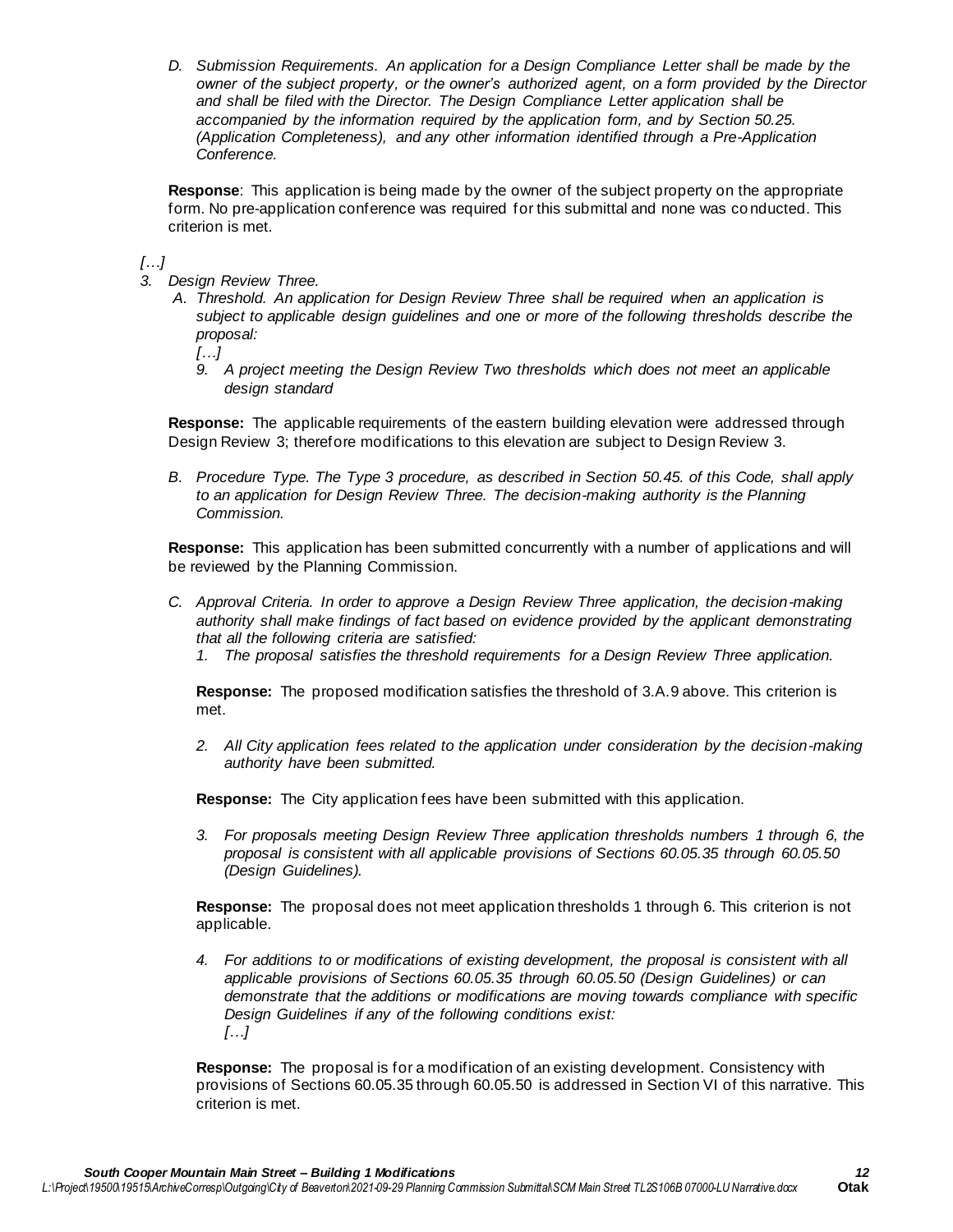*5. For DRBCP proposals which involve the phasing of required floor area, the proposed project shall demonstrate how future development of the site, to the minimum development standards established in the Development Code or greater, can be realistically achieved at ultimate build out of the DRBCP. [ORD 4584; June 2012]*

**Response:** The proposal is not a DRBCP proposal. This criterion is not applicable.

*6. For proposals meeting Design Review Three Application Threshold numbers 7 or 8, where the applicant has decided to address a combination of standards and guidelines, the propos al is consistent with all applicable provisions of Sections 60.05.15 through 60.05.30 (Design Standards) except for the Design Standard(s) where the proposal is instead subject to the applicable corresponding Design Guideline(s).* [NOTE: This should reference Threshold numbers 8 or 9]

**Response:** The proposal meets threshold number 9 and the applicant has requested both Design Review Compliance Letter approval and Design Review 3 approval, which includes a combination of standards and guidelines. Consistency with Section 60.05 is addressed in Section VI of this narrative. This criterion is met.

*7. For proposals meeting Design Review Three Application Threshold numbers 7 or 8, where the applicant has decided to address Design Guidelines only, the proposal is consistent with the applicable provisions of Sections 60.05.35 through 60.05.50 (Design Guidelines).* [NOTE: This should reference Threshold numbers 8 or 9]

**Response:** The proposal meets threshold number 9 and the applicant has requested both Design Review Compliance Letter approval and Design Review 3 approval, which includes a combination of standards and guidelines. Consistency with Section 60.05 is addressed in Section VI of this narrative. This criterion is met.

*8. Applications and documents related to the request, which will require further City approval, shall be submitted to the City in the proper sequence.*

**Response:** All applications and documents will be submitted to the City in the proper sequence.

*D. Submission Requirements. An application for a Design Review Three shall be made by the owner of the subject property, or the owner's authorized agent, on a form provided by the Director and shall be filed with the Director. The Design Review Three application shall be accompanied by the information required by the application form, and by Section 50.25. (Application Completeness), and any other information identified through a Pre-Application Conference.*

**Response**: The application includes the information required by Section 50.25 and additional information identified through the February 5, 2020 pre-application conference. This additional information includes Service Provider Letters from various agencies as well as various technical reports included in the appendix. This criterion is met.

## *G. 40.55. Parking Determination*

### *40.55.10. Applicability.*

*A Parking Determination may be requested in writing to establish a required off-street parking ratio or specific number of off-street parking spaces for a use or uses not specifically listed in Section 60.30. (Off-Street Parking) of this Code, to share required parking spaces, or to determine the existence of excess required parking. [ORD 4365; October 2005] [ORD 4584; June 2012]*

**Response:** The Planning Commission approved a Parking Determination – Shared Parking Agreement application through PD2020-0002. The Shared Parking Agreement allowed the non-residential use on the ground floor of Building 1 to accommodate its required parking on Lot 3. However, with this requested modification to the approved Conditional Use application (CU2020-0003), the requirement for nonresidential parking is removed and a shared parking agreement is no longer required. The applicant proposes to modify the conditions of approval requiring a Shared Parking Agreement.

The provisions of Section 50.95 are addressed in Section VII of this narrative. The provisions of this section are addressed below.

*South Cooper Mountain Main Street – Building 1 Modifications 13 L:\Project\19500\19515\ArchiveCorresp\Outgoing\City of Beaverton\2021-09-29 Planning Commission Submittal\SCM Main Street TL2S106B 07000-LU Narrative.docx* **Otak**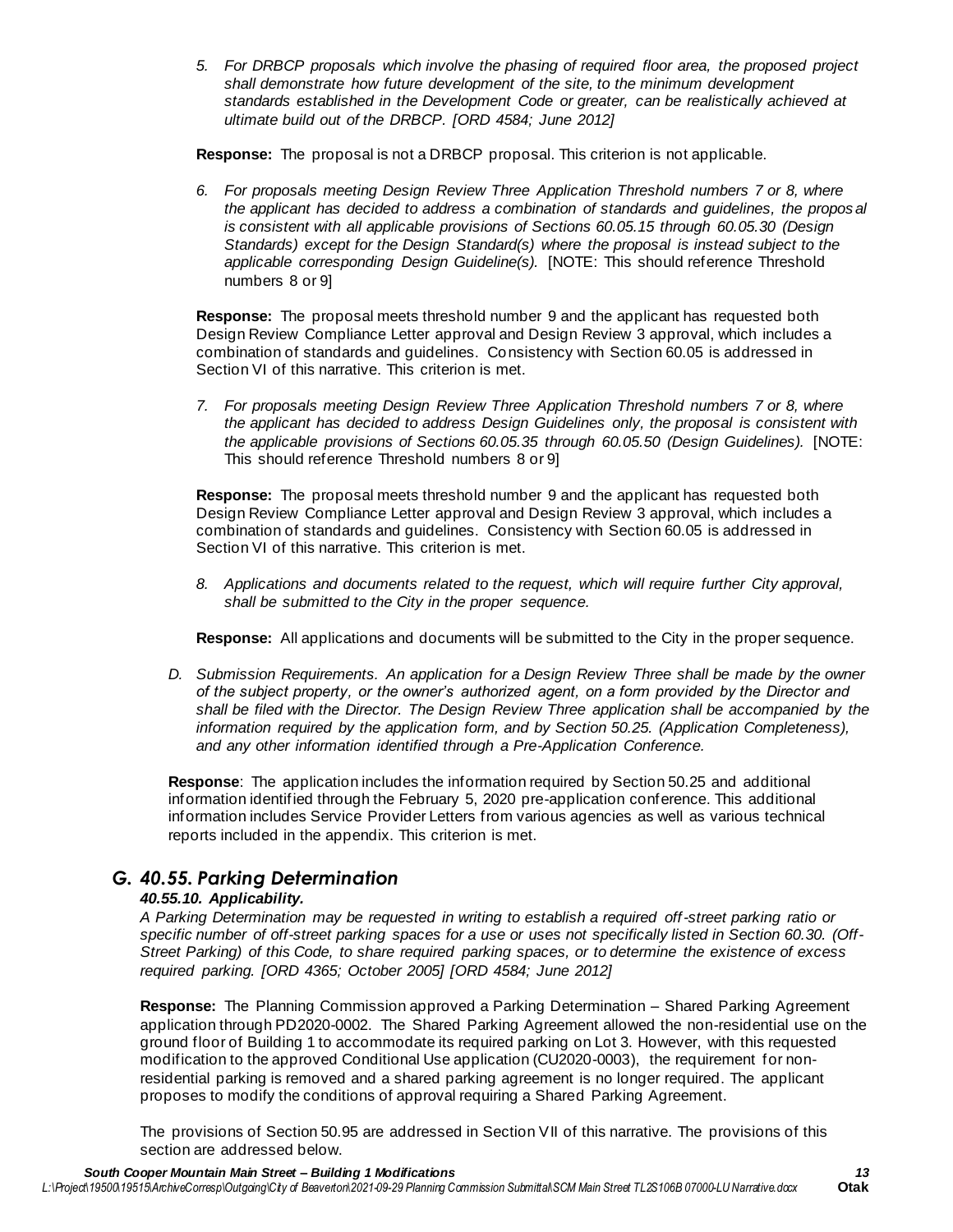#### *40.55.15. Application.*

*There are three (3) Parking Determination applications which are as follows: Parking Requirement Determination, Shared Parking, and Use of Excess Parking.*

*[…]*

- *2. Shared Parking*
	- *A. Threshold. An application for Shared Parking shall be required when one or more of the following thresholds apply:*
		- *1. The required off-street parking for two or more uses will share required parking spaces.*
		- *2. All or a portion of the required parking will be provided at an off-site location. [ORD 4397; August 2006]*

**Response:** The applicant previously requested a Shared Parking determination to allow the nonresidential uses on Lot 1 and share the proposed parking spaces on Lot 3 per A.1 above. Specifically, the required 13 off-street parking spaces for the non-residential uses on Lot 1 was proposed to be accommodated on Lot 3, which is off-site.

This modification request converts the non-residential uses on Lot 1 to residential support uses, which reduces the off-street parking requirement for the lot. As such, this shared parking agreement is no longer necessary.

*B. Procedure Type. The Type 2 procedure, as described in Section 50.40. of this Code, shall apply to an application for Shared Parking. The decision-making authority is the Director.*

**Response:** This application is subject to a Type 2 procedure but has been submitted concurrently with applications subject to the Type 3 procedure and will be reviewed concurrently with them.

- *C. Approval Criteria. In order to approve a Shared Parking application, the decision making authority shall make findings of fact based on evidence provided by the applicant demonstrating that all the following criteria are satisfied:*
	- *1. The proposal satisfies the threshold requirements for a Shared Parking application.*

**Response:** The original application requested shared parking for two or more uses: the nonresidential uses located on the ground floor of Building 1 were to share the Lot 3 parking. This modification application converts the non-residential uses on the ground floor of Building 1 to residential support uses, and a shared parking agreement is no longer necessary. This criterion is met.

*2. All City application fees related to the application under consideration by the decision making authority have been submitted.*

**Response:** The required fees have been submitted. This criterion is met.

*3. The shared off-street parking is located on any property within 500 feet of the property upon which the use requiring the parking is located, except in Multiple Use zoning districts where the location may be at any distance. [ORD 4706; May 2017]*

**Response:** The Lot 3 parking area approved for use through the previously-approved Shared Parking application is located within 500 ft. of Lot 1/Building 1, and does meet this criterion.

*4. The location of the shared parking and the site containing the use shall be connected by a hard surface pedestrian pathway. [ORD 4706; May 2017]*

**Response:** This application modifies the previously-approved Shared Parking application to remove the use of Lot 3 for Building 1/Lot 1 parking. This criterion is not applicable to the proposal as revised.

*5. If the location of the shared parking and the site containing the use are separated by a street of collector or higher designation, the two locations shall each be within 300 feet of a controlled pedestrian crossing, such as a traffic light, stop-controlled intersection or marked pedestrian crossing such as a striped intersection or pedestrian-activated signal. [ORD 4706; May 2017]*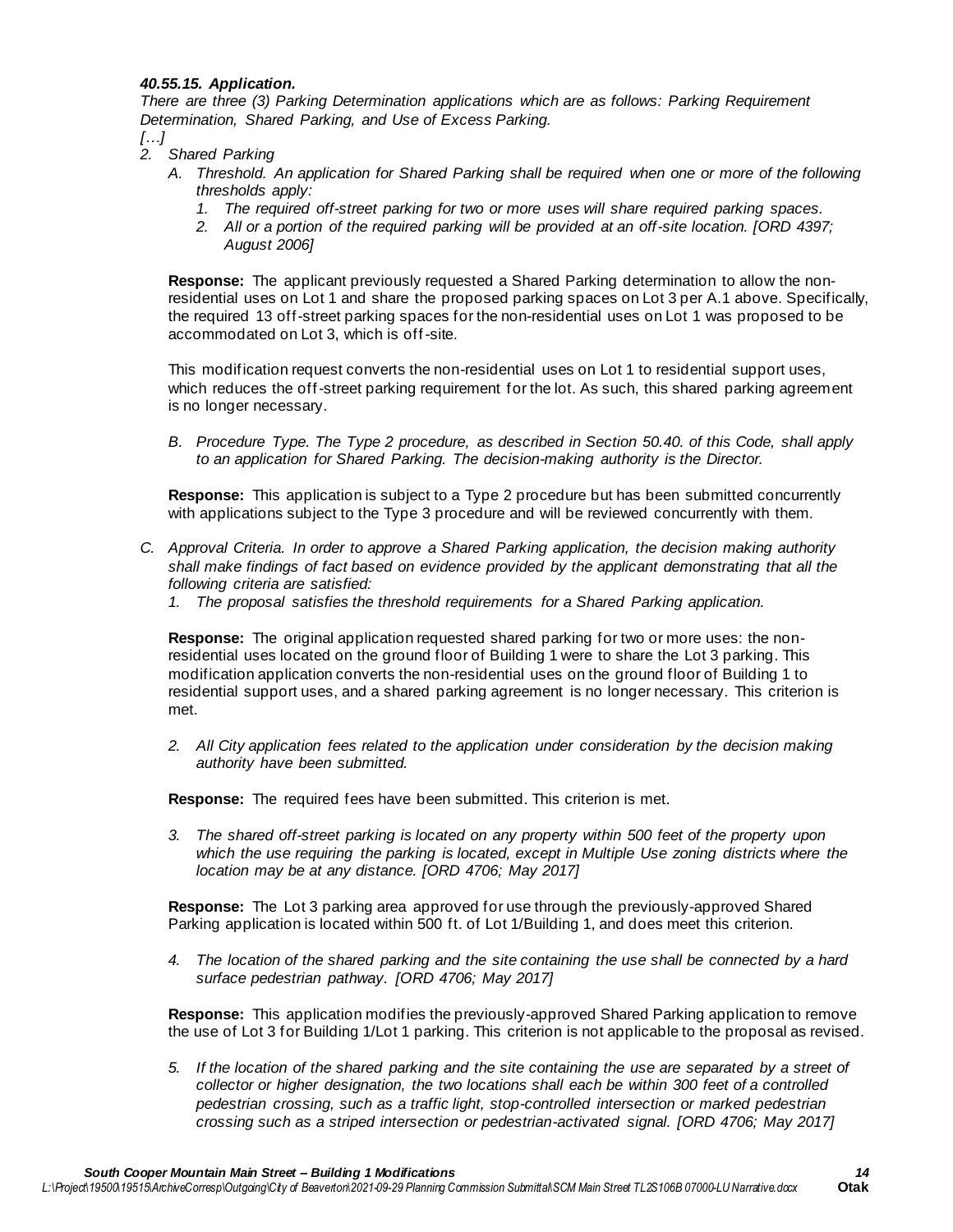**Response:** This application modifies the previously-approved Shared Parking application to remove the use of Lot 3 for Building 1/Lot 1 parking. This criterion is not applicable to the proposal as revised.

*6. If multiple properties are involved, the owners of the properties have each agreed to the shared parking by entering into a shared parking agreement. [ORD 4584; June 2012]*

**Response:** This application modifies the previously-approved Shared Parking application to remove the use of Lot 3 for Building 1/Lot 1 parking. This criterion is not applicable to the proposal as revised.

*7. The time of peak parking demand for the various uses located on the subject properties occur at different times of the day.*

**Response:** This application modifies the previously-approved Shared Parking application to remove the use of Lot 3 for Building 1/Lot 1 parking. This criterion is not applicable to the proposal as revised.

*8. Adequate parking will be available at all times when the various uses are in operation.*

**Response:** This application modifies the previously-approved Shared Parking application to remove the use of Lot 3 for Building 1/Lot 1 parking. This criterion is not applicable to the proposal as revised.

*9. The proposal is consistent with all applicable provisions of CHAPTER 60 (Special Requirements) and that all improvements, dedications, or both required by the applicable provisions of CHAPTER 60 (Special Requirements) are provided or can be provided in rough proportion to the identified impact(s) of the proposal.*

**Response:** This application modifies the previously-approved Shared Parking application to remove the use of Lot 3 for Building 1/Lot 1 parking. This criterion is not applicable to the proposal as revised.

*10. There are safe and efficient vehicular and pedestrian circulation patterns within the boundaries of the site.*

**Response:** This application modifies the previously-approved Shared Parking application to remove the use of Lot 3 for Building 1/Lot 1 parking. This criterion is not applicable to the proposal as revised.

*11. The proposal contains all applicable application submittal requirements as specified in Section 50.25.1. of the Development Code.*

**Response:** This proposal includes all applicable submittal requirements. This criterion is met.

*12. Applications and documents related to the request, which will require further City approval, shall be submitted to the City in the proper sequence. [ORD 4404; October 2006].*

**Response:** Applications and documents have been submitted to the City in the proper sequence.

*D. Submission Requirements. An application for a Shared Parking shall be made by the owners of the subject properties, or the owners' authorized agents, on a form provided by the Director and shall be filed with the Director. The Shared Parking application shall be accompanied by the information required by the application form, and by Section 50.25. (Application Completeness), and any other information identified through a Pre-Application Conference.*

**Response:** This application has been made by the owners of the subject properties and is accompanied by the applicable forms and code sections.

# **VII. Compliance with Beaverton Development Code Title 50**

### *A. 50.25 Application Completeness*

*1. A complete application is one which contains the information required by the Director to address the relevant criteria, development requirements, and procedures of this Code. Non-Discretionary Annexation Related Zoning Map Amendment and Discretionary Annexation Zoning Map Amendment applications processed by the City shall be determined to be complete upon submittal of a valid*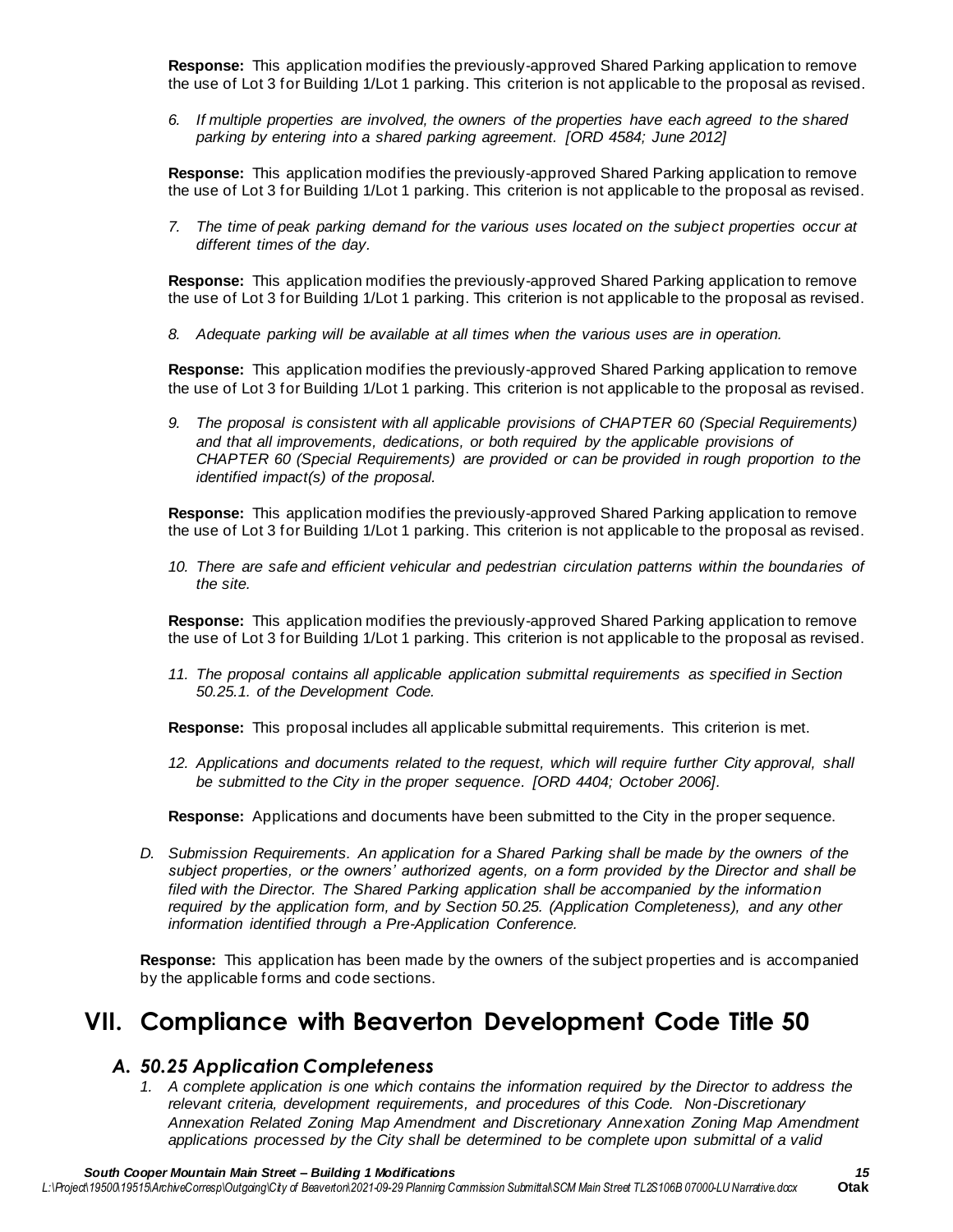*annexation petition or executed annexation agreement. All other complete application shall consist of the requisite number of copies of the following: [ORD 4265; October 2003]* 

- *A. A completed original application form provided by the Director and application checklist provided by the Director, signed by:* 
	- *1. The applicant.*
	- *2. If the applicant is not the owner, the owner of the property, or the authorized agent of the property owner. If an authorized agent, a written statement made by the owner of the property shall be submitted stating that the agent is authorized to sign on the owner's behalf.*
	- *3. If the applicant is exercising its statutory authority to condemn property, the representative of the public agency accompanied by written documentation of such condemnation or intent to condemn the property.*
	- *4. Property owner signatures are not required for City initiated Type 4 Text Amendment applications and City initiated Type 1, Type 3, and Type 4 Zoning Map Amendments. [ORD 4265; October 2003]*

**Response:** This submittal includes completed application forms and checklists signed by the applicant, the owner, and the applicant's representative.

- *B. A written statement, supported by substantial evidence, that identifies the criteria and development regulations considered relevant to the application, states the facts alleged to show that the application complies with applicable criteria and development regulations, and explains why the application should be approved based on the criteria and development regulations and*  facts set forth in the application. In addition to addressing applicable criteria and development *regulations relevant to the application type, the written statement shall address all the applicable technical criteria specified in Section 40.03. (Facilities Review Committee) of the Code. [ORD 4265; October 2003] [ORD 4404; October 2006] [ORD 4487; August 2008] [ORD 4584; June 2012]*
- *C. The Director may require an applicant to submit information in addition to that required on the form to aid in deciding whether an application satisfies applicable criteria and development regulations. The Director shall attempt to identify additional necessary information in the preapplication conference.*

**Response:** This narrative is the written statement and addresses the criteria and development regulations applicable to the proposal.

*D. The information required by Section 50.30.4. regarding Neighborhood Meeting requirements, if applicable.* 

**Response:** Per 50.95.2, the submitted Design Review modification applications do not require a Neighborhood Meeting. However, the requested Major Modification of a Conditional Use application does require a Neighborhood Meeting. This meeting was conducted virtually on September 28, 2021. Neighborhood meeting materials are included as Appendix D.

*E. For a Type 2, Type 3, or Type 4 application, a copy of the pre-application conference summary.* 

**Response:** The February 26, 2021 pre-application conference summary is included as Appendix A.

*F. Documentation from service providers, as determined by the Director, stating that essential and critical facilities are available can be made available or will not be adversely affected by the proposal.* 

**Response:** The requested revisions do not modify the availability of essential or critical facilities, and revised documentation is not required or provided.

*G. The applicable fee in effect at the date of submittal.* 

**Response:** The applicable fee has been submitted with the application.

*[…]*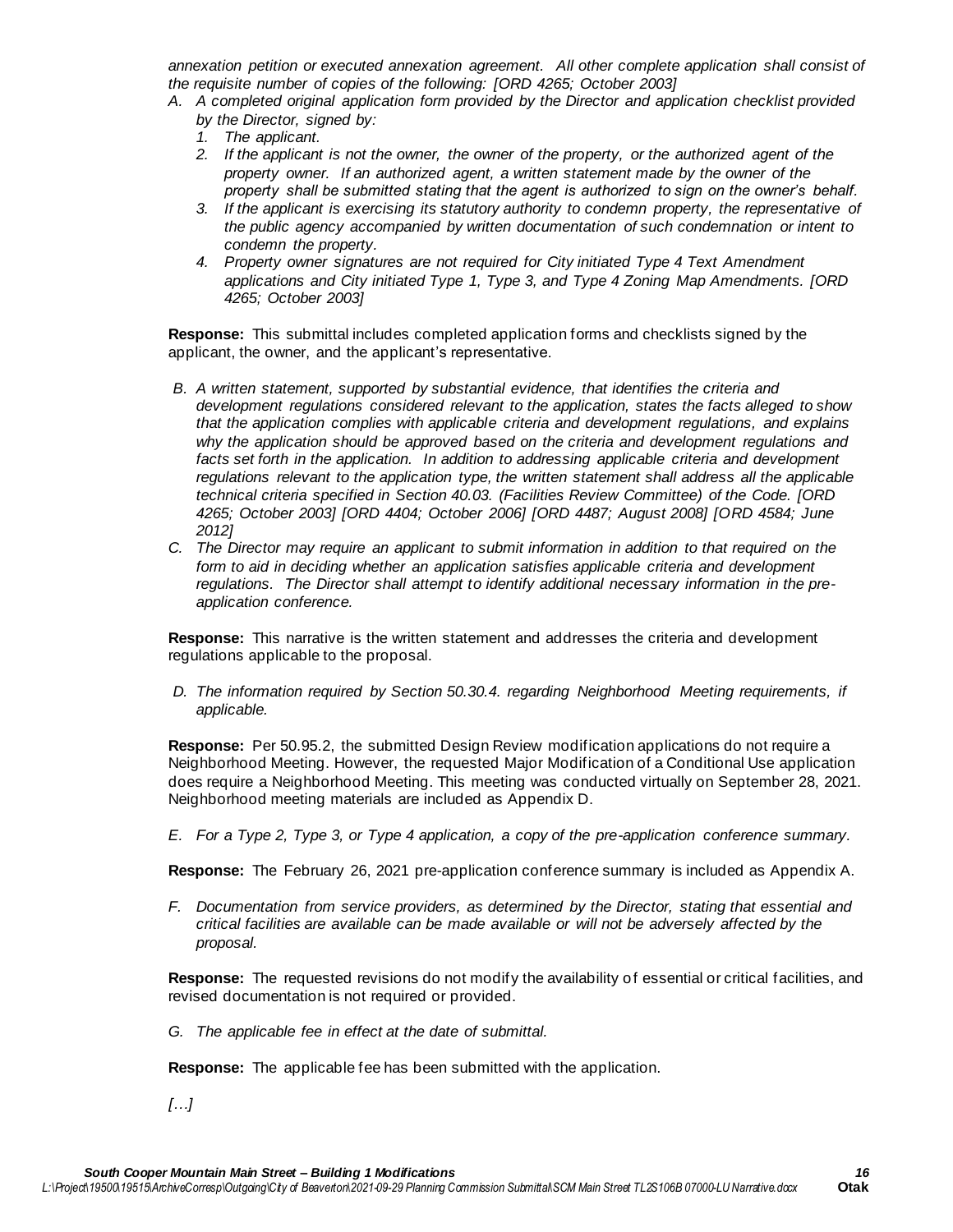### *B. 50.95 Modification of a Decision*

*1. An applicant or successor in interest may file with the Director an application to modify a prior decision that was the subject of a Type 1, Type 2 or Type 3 procedure. In addition to other requirements, such an application to modify a prior decision shall describe the nature of the proposed change to the original decision and the basis for that change, including the applicable facts and law, together with the fee prescribed for that application type necessary to modify the prior decision. Such an application to modify a prior decision shall be subject to the approval criteria and development regulations in effect when the Director receives a complete application for the modification.*

**Response**: The applicant requests to modify the conditions of approval of DR2020-0067 – Design Review approval for Building 1. This application was approved through a Type 3 procedure.

In addition, the application requests to modify PD2020-0002, which is subject to a Type 2 procedure. However, this application has been packaged with the Type 3 applications listed above and is being processed concurrently.

The applicant also requests deletion of conditions of approval related to a shared parking agreement between Lots 1 and 3, as noted below. With the conversion of the ground floor non-residential space to residential amenity spaces, a shared parking agreement is no longer needed.

#### *DR2020-0067*

- *C. Prior to Building Permit Issuance, the applicant shall:*
- *[…]*
- *45. Submit plans demonstrating two long-term bicycle parking spaces are provided for the commercial space in Building 1, as outlined in Sections 60.30.10.2.B and 60.30.10.5.B of the Development Code. (Planning/ES)*

#### *PD2020-0002*

- *B. Prior to Final Occupancy, the applicant shall:* 
	- *[…]*
	- *2. Record shared parking agreement with Washington County. (Planning/ES)*

The application requests that these conditions of approval be removed from the final decision through this modification process.

*2. An application for modification is subject to pre-application conference and completeness review; provided, the Director shall only require an application for modification to contain information that is relevant or necessary to address the requested change or the facts and regulations on which it is based. An application for modification is not subject to the neighborhood review meeting requirement.*

**Response**: A pre-application conference was held on February 10, 2021. The pre-application conference notes are included as Appendix A.

*3. An application for modification does not extend the deadline for filing an appeal and does not stay appeal proceedings. An application for modification is subject to the 120 day requirement pursuant to ORS 227.178.*

**Response:** The applicant acknowledges that this modification does not extend the deadline for filing an appeal or stay appeal proceedings, and that this modification is subject to the 120-day requirement.

*4. Only a decision that approves or conditionally approves an application can be modified. A decision denying an application cannot be modified. Refer to Section 50.99.*

**Response:** The decision to be modified conditionally approved the SCM Main Street application. This requirement is met.

*5. An application for modification shall be subject to a Type 1, Type 2, or Type 3 procedure as determined by the Director.*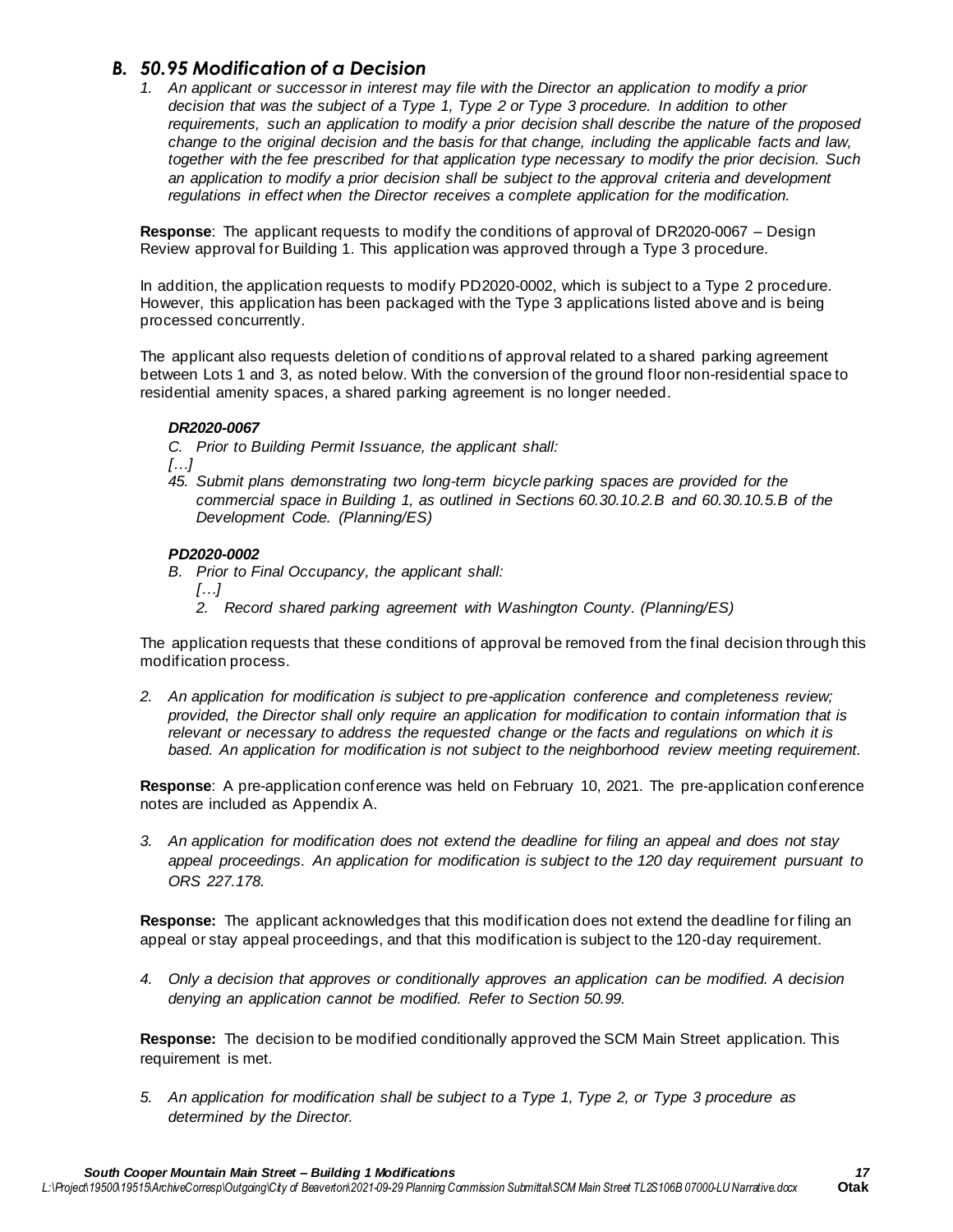**Response:** The original SCM Main Street applications were reviewed and approved through a Type 3 procedure. This application requests modifications both to the approved project as well as modifications to conditions of approval of those applications. The modificatio ns to conditions of approval are subject to a Type 3 procedure.

*6. The process type for an application to modify a decision shall be based upon the thresholds for the appropriate application listed in CHAPTER 40. In all cases, regardless of the thresholds listed in CHAPTER 40, when a proposed modification involves a condition of approval, that condition of approval can be modified or removed only by the same decision making authority that issued the original decision and through the same procedure that was followed to establish the condition to be modified. Modification or removal of a condition of approval shall only be granted if the decision making authority determines any one of the following:*

**Response**: The thresholds of Chapter 40 are addressed in Section VI of this narrative.

- *[…]*
- *C. The circumstances have changed to the extent that the condition is no longer needed or warranted.*

**Response**: The conditions of approval to be modified are related to a required shared parking agreement to accommodate non-residential Building 1 parking spaces on Lot 3. As noted previously, the shared parking agreement was necessitated by the need to accommodate the non-residential parking spaces to serve Building 1 on Lot 3. However, as this application is removing the nonresidential spaces from Building 1, no spaces are required to serve this use and they no longer need to be located on Lot 3. This criterion is met.

*D. A new or modified condition would better accomplish the purpose of the original condition.*

**Response**: The purpose of the original condition was to confirm that there would be adequate parking for the non-commercial uses proposed for Building 1. However, now that Building 1 will be entirely residential and the parking needs can be accommodated on site, the shared parking agreement with Lot 3 is no longer required.

# **VIII. Compliance with Beaverton Development Code Title 60**

**Response:** Where Design Standards cannot be met for the proposed development, the corresponding Design Guidelines are addressed instead. Table 6 below identifies the subject standards and corresponding design guidelines addressed in their place.

| <b>Standard</b> | <b>Corresponding Design</b><br><b>Guideline</b> | <b>Item Addressed</b>                |
|-----------------|-------------------------------------------------|--------------------------------------|
| 60.05.15.1.A    | 60.05.35.1.A                                    | Building length of more than 200 ft. |
| 60.05.15.1.C    | 60.05.35.1.E                                    | Articulation features spacing        |
| 60.05.15.1.D    | 60.05.35.1.E                                    | More than 150 ft. of blank wall      |

### *Table 6. Design Guidelines Addressed in Place of Standards*

#### *A. 60.05. Design Review Principles, Standards, and Guidelines 60.05.15. Building Design and Orientation Standards.*

*Unless otherwise noted, all standards apply in all zoning districts.*

- *1. Building articulation and variety.*
	- *A. Attached residential buildings in Residential zones shall be limited in length to two hundred (200) feet. [ORD 4542; June 2010]*

**Response:** As approved by DR2020-0067, the total building length is approximately 250 ft. No changes to the building length are proposed with this application. The corresponding Design Guideline 60.05.35.1.A. is addressed below in Design Review Guidelines.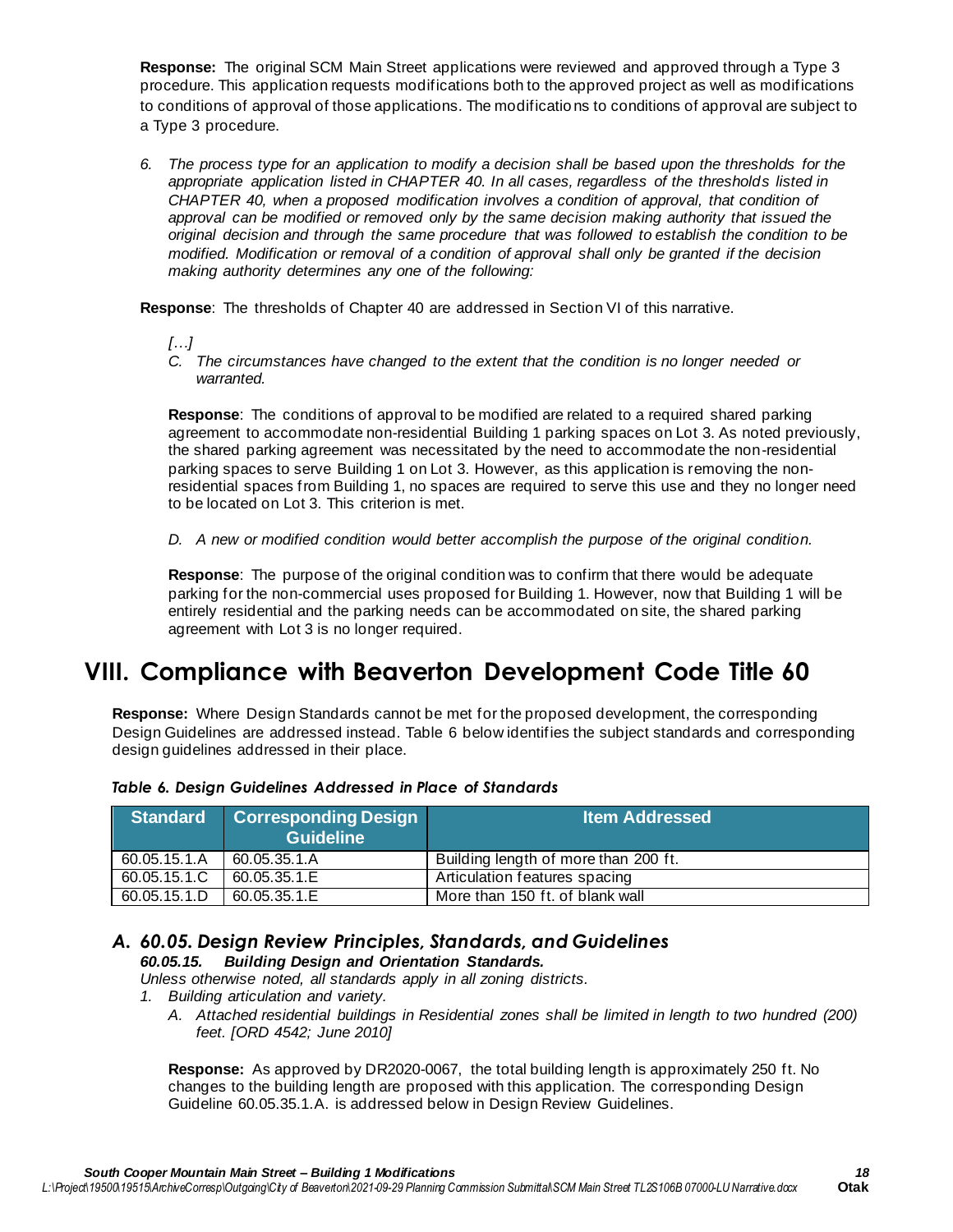- *B. Buildings visible from and within 200 feet of an adjacent public street shall have a minimum portion of the street-facing elevation(s) and the elevation(s) containing a primary building entrance or multiple tenant entrances devoted to permanent architectural features designed to provide articulation and variety. These permanent features include, but are not limited to windows, bays and offsetting walls that extend at least eighteen inches (18"), recessed entrances, loading doors and bays, and changes in material types. Changes in material types shall have a minimum dimension of two feet and minimum area of 25 square feet. The percentage of the total square footage of elevation area is:*
	- *1. Thirty (30) percent in Residential zones and all uses in Commercial and Multiple Use zones.*

**Response:** Building 1 is within 200 ft. of and is visible from Main Street, Mountainside Way (east and north), and Street B and all four of the building elevations are subject to these standards. See Appendix C for calculations demonstrating compliance with this standard.

- South elevation: As approved, the main building entrance is located on the southern (Main Street) elevation. This elevation contains permanent architectural features including windows, offsetting walls, balconies, and changes in material types. These material changes have a minimum dimension of at least 2 ft. and the area exceeds 25 sq. ft. The proposed revisions maintain a variety of permanent architectural features and materials.
- **•** West elevation: This elevation contains permanent features including windows, balconies, and loading doors. The proposed revision adds person doors to the ground level to access the electrical room.
- North elevation: This elevation contains permanent features including windows, offsetting walls, balconies, and changes in material type. The proposed revisions include increasing the prominence of this entrance through increased glazing and wider balconies.

The east elevation contains permanent features including windows, balconies, and material changes. A mural or green wall is also proposed for the fiber cement panel wall. This wall is larger than 150 sq. ft. and the corresponding Design Guideline 60.05.35.1.E. is addressed below in Design Review Guidelines.

*[…]*

*C. The maximum spacing between permanent architectural features, both vertically and horizontally, shall be no more than:*

*1. Forty (40) feet in Residential zones, and all uses in Commercial and Multiple Use zones. […]*

**Response:** The NS zone is a commercial zone, and these standards are applicable. Building plans and elevations are included as Architectural Sheets A1-101 to A1-301.

Each of the elevations is well-articulated and includes a variety of permanent architectural features. The spacing between permanent architectural features on all buildings does not exceed 40 ft. However, there is a lack of clarify about how this standard is to be applied, and corresponding Design Guideline 60.05.35.1.E is addressed below in Design Review Guidelines.

*D. In addition to the requirements of Section 60.05.15.1.B. and C, detached and attached residential building elevations facing a street, common green or shared court shall not consist of undifferentiated blank walls greater than 150 square feet in area. Building elevations shall be articulated with architectural features such as windows, dormers, porch details, alcoves, balconies or bays.* 

**Response:** As approved, Building 1 contains residential uses as well as non-residential commercial uses and is a mixed-use building. As modified, Building 1 is an attached residential building and is now subject to this standard.

The requirement is generally met. There are a few exceptions where blank wall area exceeds 150 sq. ft. on the eastern elevation. This situation primarily exist at the top of the walls near the parapets and roofs. This allows flexibility to provide uniquely sloping roof forms. Therefore, this standard is not met. The corresponding Design Guideline 60.05.35.1.E. is addressed below in Design Review Guidelines.

*[…]*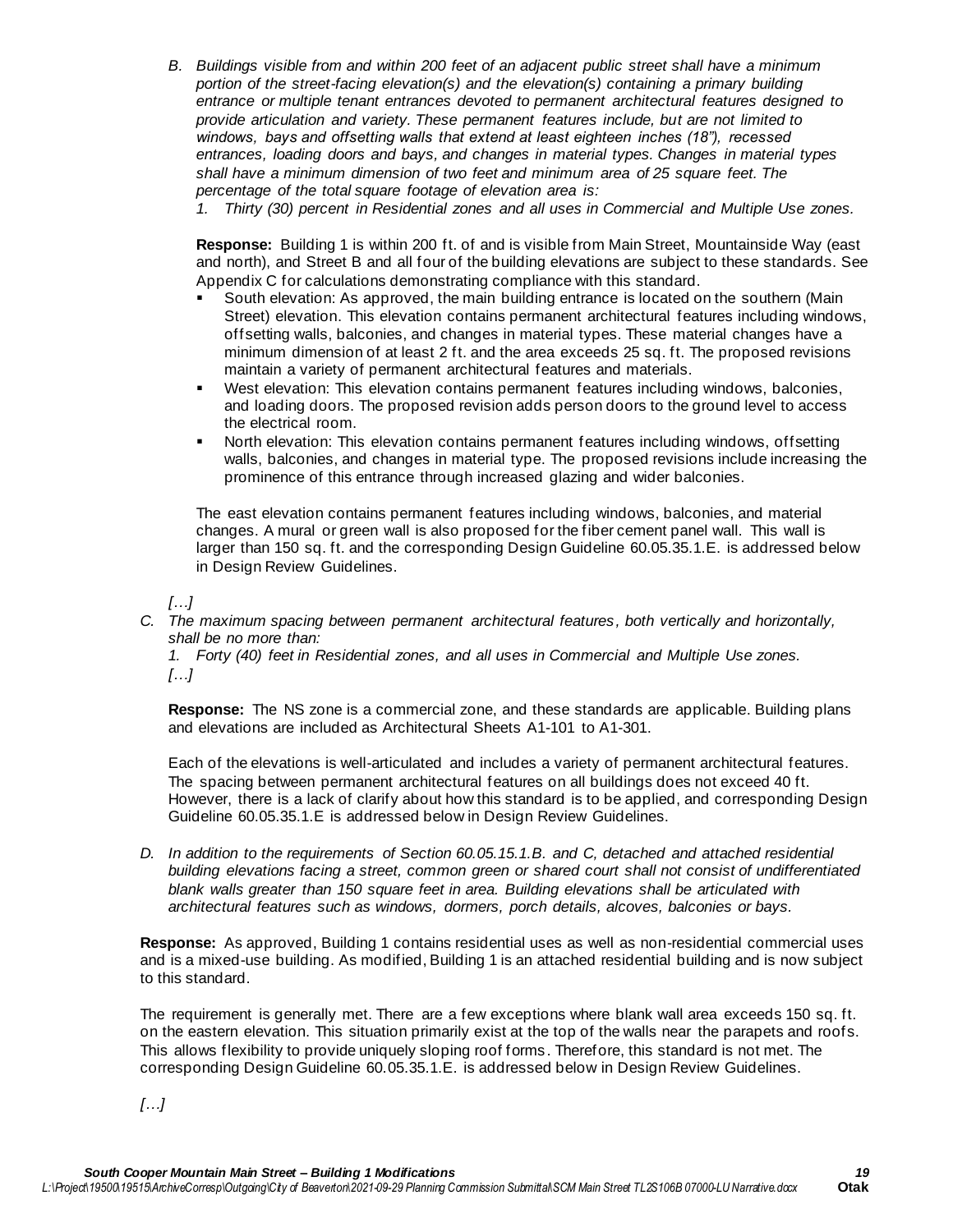- *3. Primary building entrances.* 
	- *A. Primary entrances, which are the main point(s) of entry where the majority of building users will enter and leave, shall be covered, recessed, or treated with a permanent architectural feature in such a way that weather protection is provided. The covered area providing weather protection shall be at least six (6) feet wide and four (4) feet deep.*

**Response:** The primary entrance to Buildings 1 faces Main Street and include generous recesses. As approved and shown on Sheet A1-101, the primary entrances for Building 1 are covered by entry canopies ranging from 6 ft. to 9 ft. 10 in. in depth and from 11 ft. 4 in. to 43 ft. 8 in. in width, which meet this requirement.

- *4. Exterior building materials.*
	- *A. For attached residential uses in Residential zones and all residential uses in Multiple Use zones, a minimum of seventy-five (75) percent of each elevation that is visible from and within 200 feet of a public street or a public park, public plaza or other public open space, and on elevations that include a primary building entrance or multiple tenant entrances shall be double wall construction.*

**Response:** The NS zone is a commercial zone. This standard is not applicable.

*B. For Conditional Uses in Residential zones and all uses in Commercial and Multiple Use zones (except detached residential uses fronting streets, common greens and shared courts), a maximum of thirty (30) percent of each elevation that is visible from and within 200 feet of a public street or a public park, public plaza or other public open space, and on elevations that include a primary building entrance or multiple tenant entrances may be plain, smooth, unfinished concrete, concrete block, plywood and sheet pressboard. The remaining elevation area for all applicable uses in all applicable zones shall be architecturally treated. Appropriate methods of architectural treatment shall include, but are not limited to, scoring, changes in material texture, and the application of other finish materials such as wood, rock, brick or tile wall treatment. [ORD 4542; June 2010] [ORD 4576; January 2012] [ORD 4584; June 2012] […]*

**Response:** As approved, all elevations of Building 1 are architecturally treated with finished materials that provide textural variety. These materials include stone veneer, brick veneer, fiber cement lap siding, fiber cement panel siding, wood siding, metal siding and perforated metal screen. There is no use of unfinished concrete, concrete block, plywood, or sheet pressboard. All architectural materials extend to grade and no substantial amount of concrete is exposed.

As revised, the materials proposed for Building 1 elevations are slightly revised: fiber cement balconies have been replaced with metal railings, and the materials between the windows have been replaced with wood composite. These material changes have been made on the southern and northern façade.

*C. For Conditional Uses in Residential zones and all uses in Commercial and Multiple Use zones, plain, smooth, exposed concrete and concrete block used as foundation material shall not be more than three (3) feet above the finished grade level adjacent to the foundation wall, unless pigmented, textured, or both. In Industrial districts, foundations may extend up to four (4) feet above the finished grade level. [ORD 4584; June 2012]*

**Response:** Concrete foundation walls are not exposed more than 3 feet.

- *7. Building scale along Major Pedestrian Routes.*
	- *A. The height of any portion of a building at or within 20 feet of the property line as measured from the finished grade at the property line abutting a Major Pedestrian Route shall be a minimum of twenty two (22) feet and a maximum of sixty (60) feet. Building heights greater than sixty (60) feet are*  allowed if the portion of a building that is greater than sixty (60) feet in height is at least twenty (20) *feet from the property line that abuts the Major Pedestrian Route. In all cases, building height shall meet the requirement of Section 20.20.50. for the specific zoning district. [ORD 4462; January 2008] [ORD 4531; April 2010]*
	- *[…]*
	- *C. The maximum heights specified in Section 20.20.50. shall not be exceeded, unless separately authorized through an adjustment or variance application, or where credits are earned for height increase through Habitat Friendly Development Practices, as described in Section 60.12.40.4.B.2. [ORD 4531; April 2010]*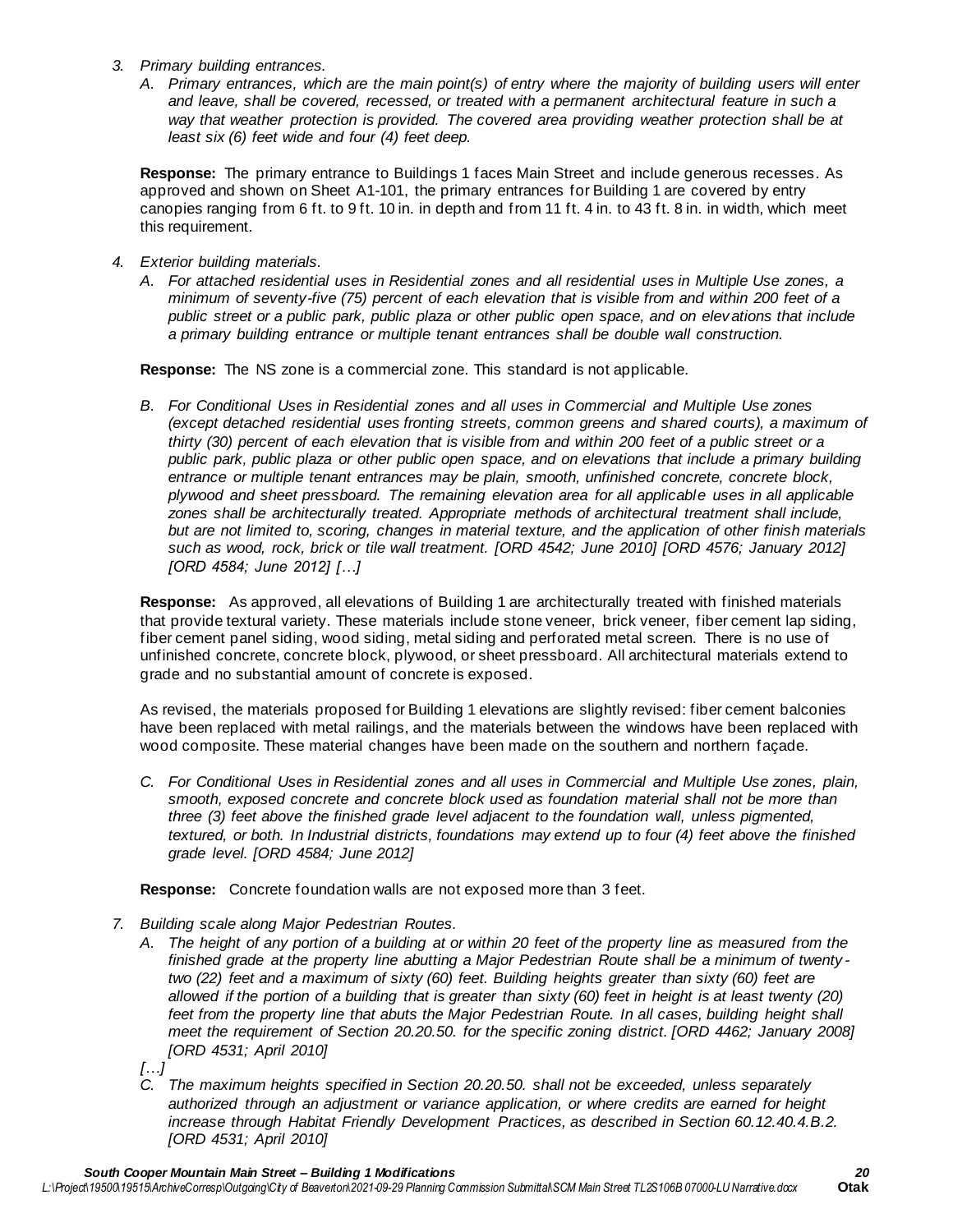**Response:** The site abuts Main Street, a Major Pedestrian Route, and the minimum height is 22 ft. The maximum height in the NS zone is 35 ft. A height increase of 12 ft. (to 47 ft.) was approved through the PUD Provisions of 60.35.

As shown on Sheet A1-201, Detail 2, the proposed average height of Building 1 is 44 ft. 8 in. This height has increased by 8 inches total, or 4 inches as measured, for a proposed average height of 45 ft. 4 in.

### *[…]*

- *8. Ground floor elevations on commercial and multiple use buildings.*
	- *A. Except those used exclusively for residential use, ground floor elevations visible from and within 200 feet of a public street, Major Pedestrian Route, or a public park, public plaza or other public open space, and elevations that include a primary building entrance or multiple tenant entrances, shall*  have the following minimum percent of the ground floor elevation area permanently treated with *windows, display areas or glass doorway openings.*
		- *1. Class 1 Major Pedestrian Routes: Fifty (50) percent.*
		- *2. Class 2 Major Pedestrian Routes: Thirty-five (35) percent.*
		- *3. Buildings on parcels in excess of 25,000 gross square feet within a Commercial zoning district: Thirty-five (35) percent.*

Less glazing may be provided in a Commercial zoning district when increased building *articulation and architectural variety is provided pursuant to Section 60.05.15.1.B.2. of this Code.*

*For the purpose of this standard, ground floor elevation area shall be measured from three (3) feet above grade to ten (10) feet above grade the entire width of the elevation. The ground floor elevation requirements shall be met from grade to twelve (12) feet above grade.*

**Response:** As proposed, Building 1 is now a residential building and this standard is not applicable.

- *B. Except those used exclusively for residential use, ground floor elevations that are located on a Major Pedestrian Route, sidewalk, or other space where pedestrians are allowed to walk shall provide weather protection to the following minimum percent of the length of those elevations.*
	- *1. Class 1 Major Pedestrian Routes: Fifty (50) percent.*
	- *2. Class 2 Major Pedestrian Routes: Thirty-five (35) percent.*

**Response:** As proposed, Building 1 is now a residential building and this standard is not applicable.

### *[…]*

#### *DESIGN REVIEW GUIDELINES*

**Response:** Where Design Standards cannot be met for the proposed development, the corresponding Design Guidelines are addressed instead. See Table 6 for details. The applicable Design Guidelines are addressed below.

#### *60.05.35. Building Design and Orientation Guidelines.*

- *1. Building articulation and variety.*
	- *A Residential buildings should be of a limited length in order to avoid undifferentiated building elevations, reduce the mass of individual buildings, and create a scale of development that is pedestrian friendly and allow circulation between buildings by pedestrians. (Standard 60.05.15.1.A)*

**Response:** As approved by DR2020-0067, Building 1 is approximately 250 ft. in length. No changes are proposed with this application. Building 1 continues to incorporate architectural façade treatments and articulation to minimize the visual mass of the building. Circulation between building is provided by the public sidewalk system. This guideline continues to be met.

*[…]*

*E. Building elevations visible from and within 200 feet of an adjacent street or major parking area should be articulated with architectural features such as windows, dormers, off-setting walls, alcoves, balconies or bays, or by other design features that reflect the building's structural system. Undifferentiated blank walls facing a street, common green, shared court, or major parking area should be avoided. (Standards 60.05.15.1.B, C, and D)*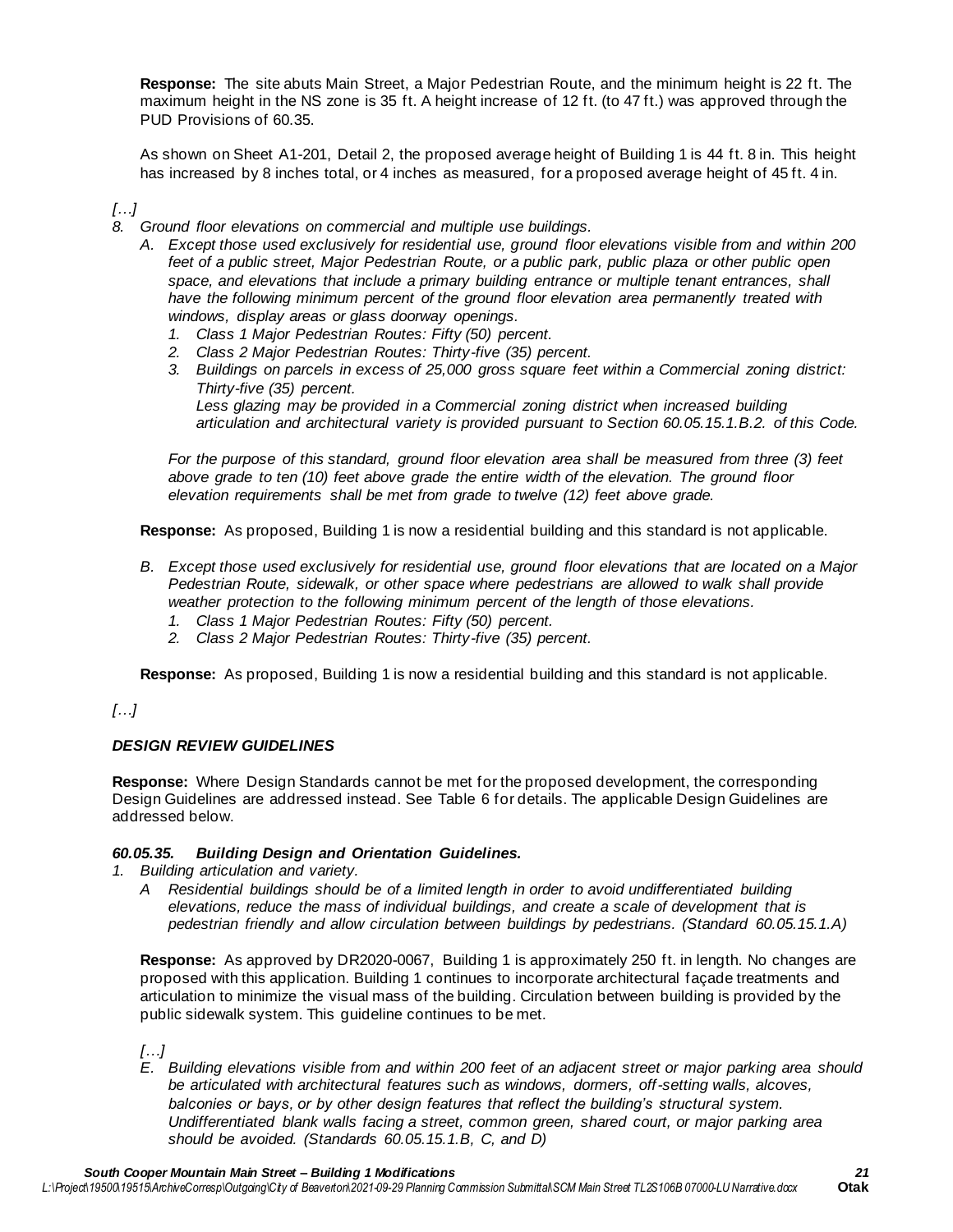**Response:** Building 1's east elevation has been revised to increase the height slightly, expand the area of glazing, and expand the distance between architectural features. As such, the total amount of blank wall has increased and the distance between architectural features has increased. Since each of these items were addressed through guidelines in the approval of DR2020-0067, the guideline is addressed here.

Each of the building's street-facing elevations contains permanent architectural features including windows, bays, balconies, offsetting walls, recessed entrances, and changes in material. These features serve a dual purpose of providing a pleasant living environment for building occupants and visitors through light, fresh air, privacy, and outdoor living space, and providing neighbors with an interesting and expressive building. Building 1 has a street-facing space of more than 150 sq. ft. reserved for a future mural, which will activate this elevation with color and visual appeal.

As revised, the Building 1 eastern elevation continues to incorporate a number of permanent architectural features and changes of material. With the modifications to the eastern elevation, this guideline continues to be met.

### *D. 60.30. Off-Street Parking*

#### *60.30.05. Off-Street Parking Requirements.*

*Parking spaces shall be provided and satisfactorily maintained by the owner of the property for each building or use which is erected, enlarged, altered, or maintained in accordance with the requirements of Sections 60.30.05. to 60.30.20.*

- *1. Availability. Required parking spaces shall be available for parking operable passenger automobiles and bicycles of residents, customers, patrons and employees and shall not be used for storage of vehicles or materials or for parking of trucks used in conducting the business or use.*
- *2. Vehicle Parking. Vehicle parking shall be required for all development proposed for approval after November 6, 1996 unless otherwise exempted by this ordinance. The number of required vehicle parking spaces shall be provided according to Section 60.30.10.5.*
- *3. Bicycle Parking. Bicycle parking shall be required for all multi-family residential developments of four units or more, all retail, office and institution developments, and at all transit stations and park and*  ride lots which are proposed for approval after November 6, 1996. The number of required bicycle *parking spaces shall be provided according to Section 60.30.10.5. All bike parking facilities shall meet the specifications, design and locational criteria as delineated in this section and the Engineering Design Manual.*

**Response:** Vehicle parking is required and will be provided. Bicycle parking is required for Building 1 and will be provided per these requirements.

#### *60.30.10. Number of Required Parking Spaces.*

*Except as otherwise provided under Section 60.30.10.11., off-street vehicle, bicycle, or both parking spaces shall be provided as follows:*

- *1. Parking Calculation. Parking ratios are based on spaces per 1,000 square feet of gross floor area, unless otherwise noted.*
- *2. Parking Categories.*
	- *A. Vehicle Categories. Contained in the table at Section 60.30.10.5. are vehicle parking ratios for minimum required parking spaces and maximum permitted number of vehicle parking spaces to be provided for each land use, except for those uses which are located in the RC-OT zoning district which are governed by Section 60.30.10.6. These requirements reflect the parking requirements of Title 4 of Metro's Regional Transportation Functional Plan.*
	- *B. Bicycle Categories. The required minimum number of short-term and long-term bicycle parking spaces for each land use is listed in Section 60.30.10.5.*
		- *1. Short-Term parking. Short-term bicycle parking spaces accommodate persons that can be expected to depart within two hours. Short-term bicycle parking is encouraged to be located on site within 50 feet of a primary entrance, or if there are site, setback, building design, or other constraints, bicycle parking shall be located no more than 100 feet from a primary entrance in the closest available area to the primary entrance as determined by the decisionmaking authority.*
		- *2. Long-Term parking. Long-term bicycle parking spaces accommodate persons that can be expected to leave their bicycle parked longer than two hours. Cover or shelter for long-term*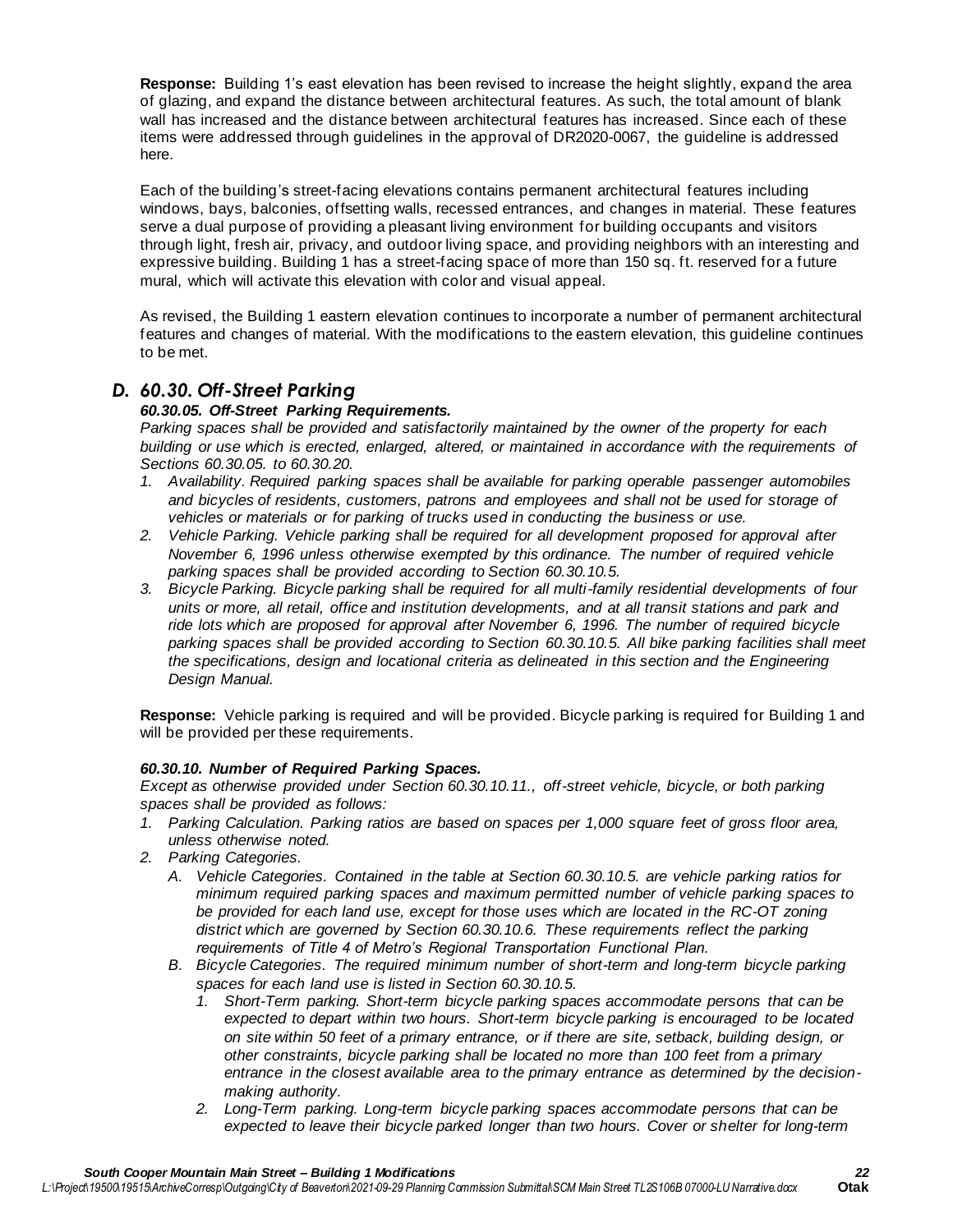*bicycle parking shall be provided. School buildings are exempted from the requirement to cover long-term bicycle parking.*

- *3. Bicycle parking shall be designed, covered, located, and lighted to the standards of the Engineering Design Manual and Standard Drawings.*
- *4. Bicycle parking in the Old Town Parking Zones 1 and 2 shall be governed by the bicycle parking requirements listed in Section 60.30.10.5. [ORD 4471; February 2008]*

**Response:** Required vehicle and bicycle parking spaces for Lot 1/Building 1 were calculated as shown in Tables 8 and 9 below. The Building 1 bicycle parking requirements are accommodated in the bicycle room. Per the requested removal of non-residential space from the ground floor, no commercial tenants will be present.

A reduction to the minimum vehicle parking requirements for senior housing was approved through the provisions of 60.30.10.

| <b>Use Category</b>                   | <b>Required</b><br><b>Ratio</b> | <b>Units/GSF</b> | <b>Required</b><br><b>Spaces</b> | <b>Proposed</b><br><b>Spaces</b> | <b>Comments</b>                                                                |
|---------------------------------------|---------------------------------|------------------|----------------------------------|----------------------------------|--------------------------------------------------------------------------------|
| <b>Attached Dwellings</b>             |                                 |                  |                                  |                                  |                                                                                |
| <b>Bedroom</b>                        | 1.25/du                         | 80               | 100                              | 88                               | Senior housing                                                                 |
| 2Bedroom                              | 1.5/du                          | 74               | 111                              | 110                              | Affordable housing                                                             |
| 3 Bedroom                             | $1.75$ /du                      | 10               | 17.5                             |                                  | Affordable housing                                                             |
| <b>Subtotal Residential</b>           |                                 |                  | $228.5 = 229$                    | $208^3$                          |                                                                                |
| Retail, including shopping<br>centers | $3.3/1,000$ sf<br><b>GFA</b>    | 29,802 gsf       | 98                               | 98                               | Includes non-residential<br>uses on Lot 1; all<br>parking provided on Lot<br>3 |
| <b>Non-Residential Subtotal</b>       |                                 |                  | 98                               | 98                               |                                                                                |
| <b>Total</b>                          |                                 |                  | 327                              | 306                              |                                                                                |

#### *Table 8. Approved Off-Street Vehicle Parking Spaces*

#### *Table 9. Modified Off-Street Vehicle Parking Spaces*

| <b>Use Category</b>             | <b>Required</b><br><b>Ratio</b> | <b>Units/GSF</b>          | <b>Required</b><br><b>Spaces</b> | <b>Proposed</b><br><b>Spaces</b> | <b>Comments</b>          |
|---------------------------------|---------------------------------|---------------------------|----------------------------------|----------------------------------|--------------------------|
| <b>Attached Dwellings</b>       |                                 |                           |                                  |                                  |                          |
| 1 Bedroom                       | 1.25/du                         | 80                        | 100                              | 88                               | Senior housing           |
| 2Bedroom                        | 1.5/du                          | 74                        | 111                              | 110                              | Affordable housing       |
| 3 Bedroom                       | 1.75/du                         | 10                        | 17.5                             |                                  | Affordable housing       |
| <b>Subtotal Residential</b>     |                                 |                           | $228.5 = 229$                    | 208                              |                          |
| Retail, including               | $3.3/1,000$ sf                  | $27,458$ gsf <sup>4</sup> | 85                               | 98                               | Includes non-residential |
| shopping centers                | <b>GFA</b>                      |                           |                                  |                                  | uses on Lot 1; all       |
|                                 |                                 |                           |                                  |                                  | parking provided on Lot  |
|                                 |                                 |                           |                                  |                                  | 3                        |
| <b>Non-Residential Subtotal</b> |                                 |                           | 85                               | 98                               |                          |
| <b>Total</b>                    |                                 |                           | 314                              | 306                              |                          |

<sup>3</sup> As approved by PD2020-0002.

<sup>4</sup> Reflects reduction of 4,055 gsf from Building 1 as well as slight adjustments to the square footages of Buildings 4, 5, and 7. See the responses to Section 20.10.20 for details about these revisions.